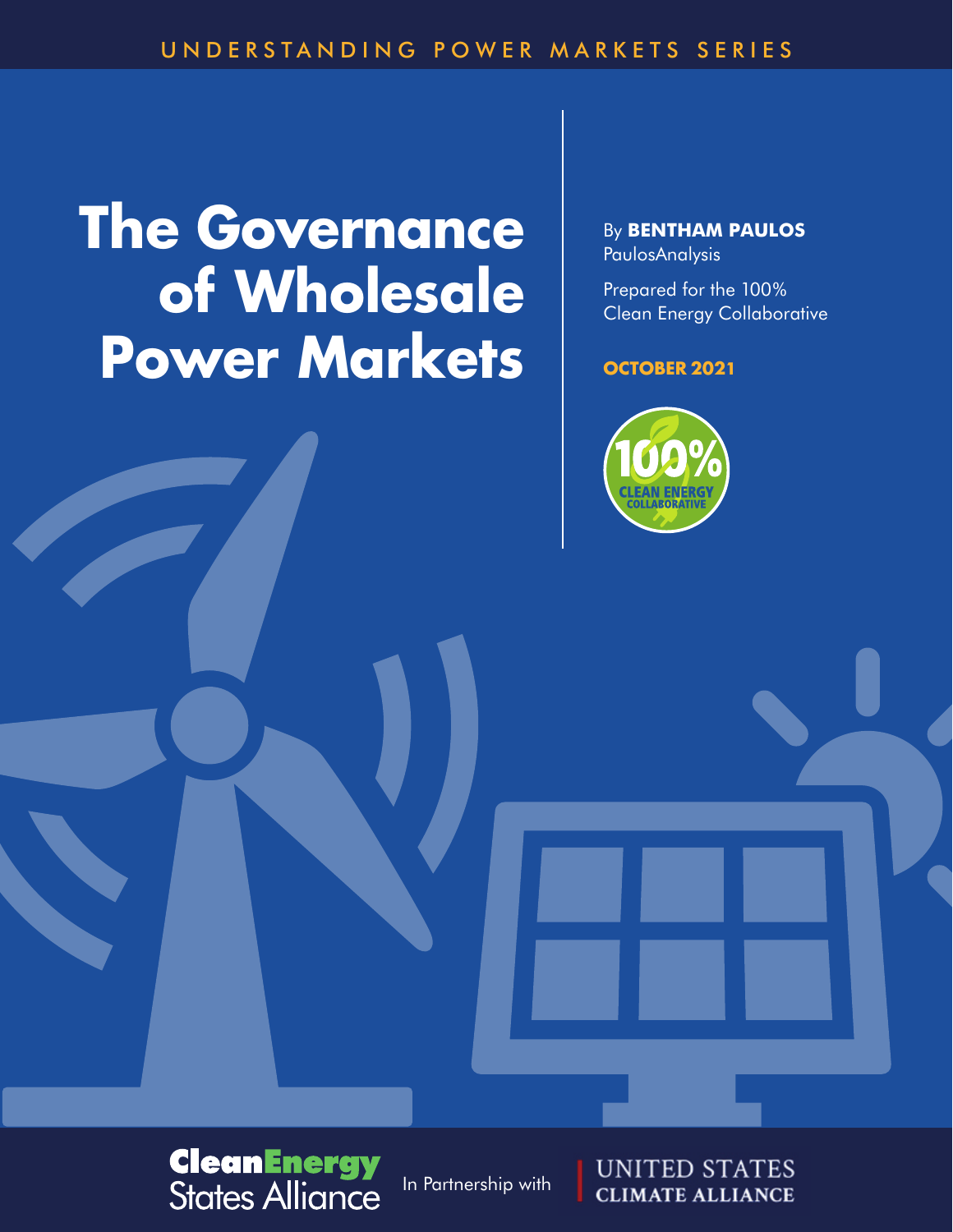### About the 100% Clean Energy Collaborative

The Clean Energy States Alliance (CESA) created the Collaborative to assist states (and other entities) that have 100% clean energy goals by providing knowledge-sharing activities and analysis so that together they can address program challenges and opportunities. The primary participants in the 100% Clean Energy Collaborative are state agency officials with responsibilities for achieving their state's zerocarbon goals, as well as policymakers in other states that may consider establishing similar goals. Through the Collaborative, participants share program insights, engage with analysts who are studying solutions to technical challenges, and participate in Collaborative meetings. The Collaborative offers individualized technical assistance to the 100% states.

To ensure the success of the Collaborative, CESA has entered into a partnership with the U.S. [Climate](http://www.usclimatealliance.org/)  [Alliance](http://www.usclimatealliance.org/) (USCA), a bipartisan coalition of governors committed to reducing greenhouse gas emissions consistent with the goals of the Paris Agreement. CESA and USCA are coordinating their respective activities to create synergies and avoid duplication.

### About the Clean Energy States Alliance

CESA is a national, nonprofit coalition of public agencies and organizations working together to advance clean energy. CESA members— mostly state agencies—include many of the most innovative, successful, and influential public funders of clean energy initiatives in the country. CESA facilitates information sharing, provides technical assistance, coordinates multi-state collaborative projects, and communicates the views and achievements of its members.

### About the Author

Bentham Paulos serves as senior research associate for the 100% Clean Energy Collaborative. He is the principal of PaulosAnalysis, providing consulting on energy policy, advocacy, communications, and research. PaulosAnalysis clients have included government agencies, nonprofits, foundations, consulting firms, trade associations, and media. Paulos is a commissioner on the Berkeley Energy Commission and an Affiliate in the Electricity Markets & Policy Group at Lawrence Berkeley National Lab.

### Acknowledgements

The author would like to thank the following people for their input: Rich Sedano of the Regulatory Assistance Project, Rob Gramlich of Americans for a Clean Energy Grid, Andrew Sand of the U.S. Climate Alliance, Warren Leon of CESA, and members of the 100% Clean Energy Collaborative Advisory Committee.

© 2021 Clean Energy States Alliance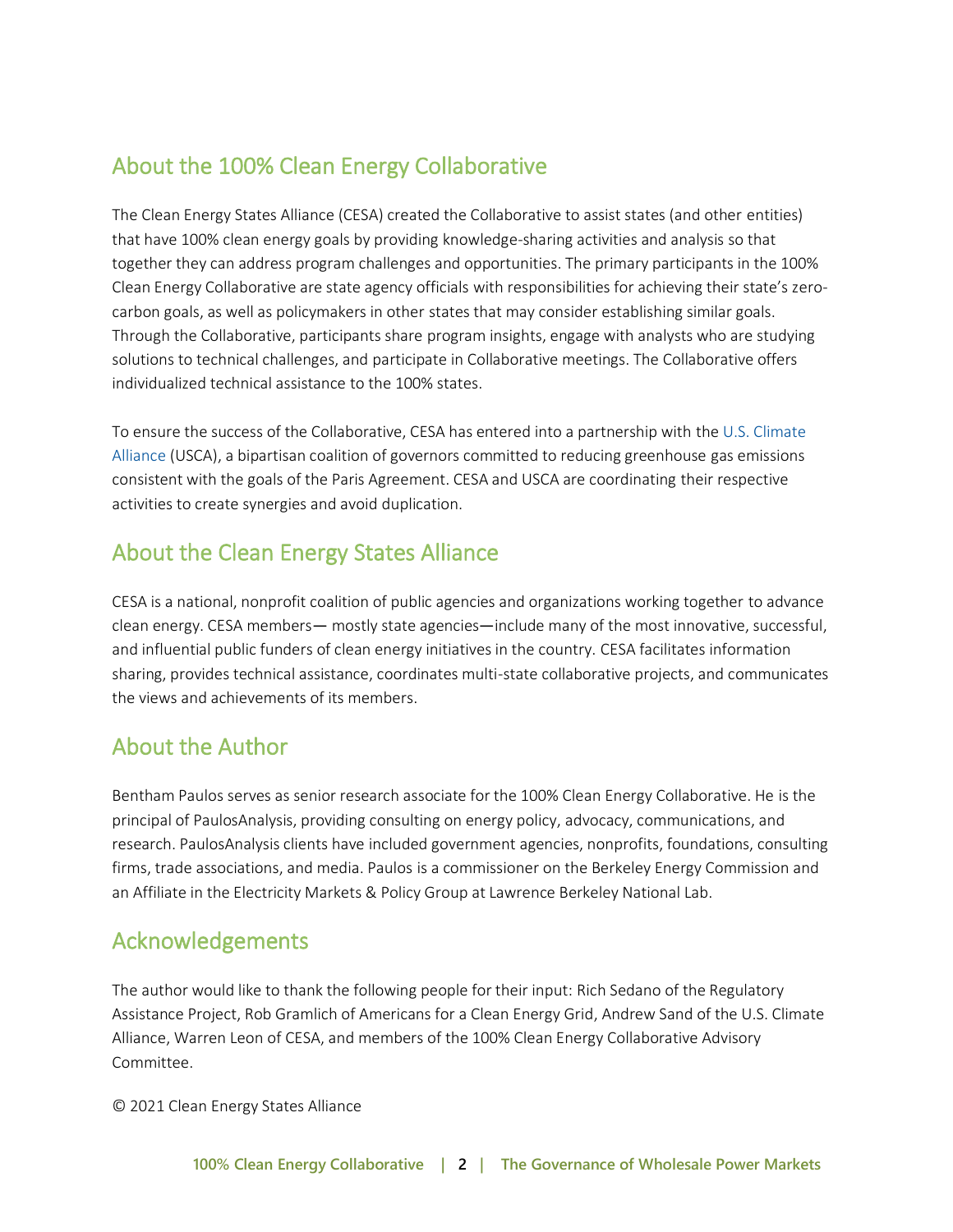# Table of Contents

| Introduction                                              | 4              |
|-----------------------------------------------------------|----------------|
| How markets are organized                                 | 5              |
| The governance of RTOs                                    | 6              |
| Operating rules                                           | $\overline{7}$ |
| Internal Structure                                        | 7              |
| Outside influences                                        | 8              |
| <b>FERC</b>                                               | 8              |
| Market Monitors                                           | 9              |
| <b>NERC</b>                                               | 9              |
| Decision-making process                                   | 10             |
| A Critique of Grid Governance for the Climate Change Era  | 12             |
| How states in RTO regions can influence market governance | 13             |
| Influencing RTOs                                          | 13             |
| Participation                                             | 14             |
| Regional State Committees                                 | 14             |
| Filing Rights                                             | 15             |
| Collaboration                                             | 15             |
| Soft Power                                                | 15             |
| Influencing Resource Adequacy                             | 16             |
| Influencing Transmission Planning                         | 17             |
| Influencing FERC                                          | 17             |
| States not in RTO regions                                 | 18             |
| Conclusion                                                | 20             |
| What You Can Do                                           | 21             |
| <b>Further Reading</b>                                    | 22             |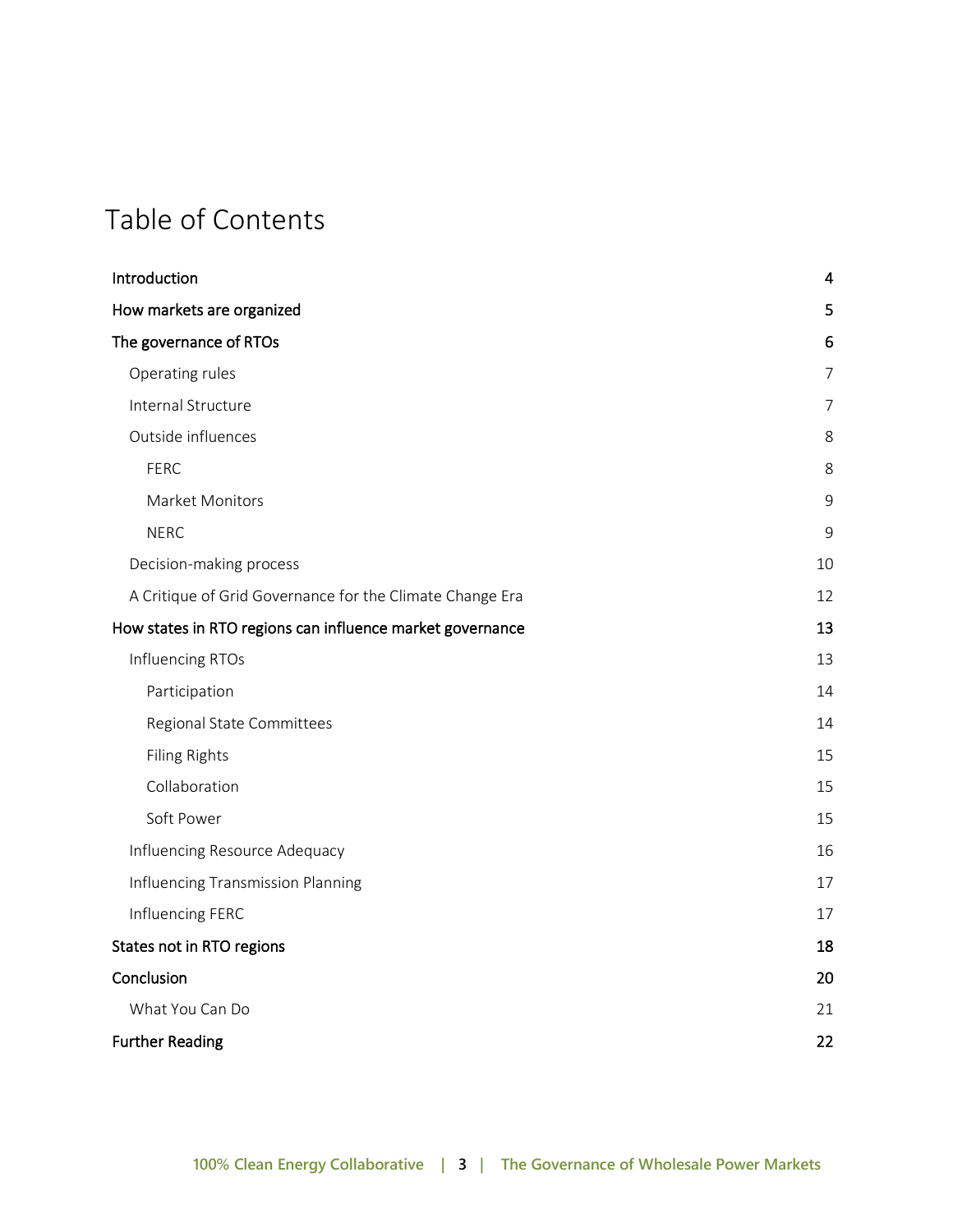# **The Governance of Wholesale Power Markets**



By Bentham Paulos for the 100% Clean Energy Collaborative

# <span id="page-3-0"></span>**Introduction**

Wholesale power markets are core to the functioning of the US electricity system and to the transition to 100% clean energy. Yet their design and operations can be difficult to influence, or even track, due to complicated structures and processes, extensive regulations, and highly technical jargon.

But despite their insularity and arcana, they actually work in logical ways and—with the right participation and designs—can promote operational efficiency, cost reductions, and climate progress. This paper is intended to shed some light on how power markets are governed.

The most important venues for the oversight of wholesale power markets are regional transmission organizations (RTOs) and the Federal Energy Regulatory Commission (FERC). Here are just a few recent developments and controversies that are dealt with in those venues, with big implications for clean energy:

- The minimum offer price rule (MOPR) in the PJM Interconnect forces wind and solar generators to bid higher than they would otherwise, increasing the risk that they will not be accepted and dispatched.
- Some RTOs use capacity markets to ensure there will be sufficient resources in the future, but they are an expensive way to ensure reliability, and they penalize wind and solar resources by giving greater financial value to incumbent resources like coal plants.
- Pushed by FERC, RTOs are just beginning to give value to distributed energy resources (DERs) like battery storage and demand response.
- Expansion of RTO regions can create bigger markets for wind and solar, lower transmission costs, and make integration cheaper. New regional markets are being debated and developed in the West and the Southeast, but many issues remain to be worked out.

This paper in the *Understanding Power Markets* series focuses on how power markets are governed, and how state officials can better monitor and participate in decision-making.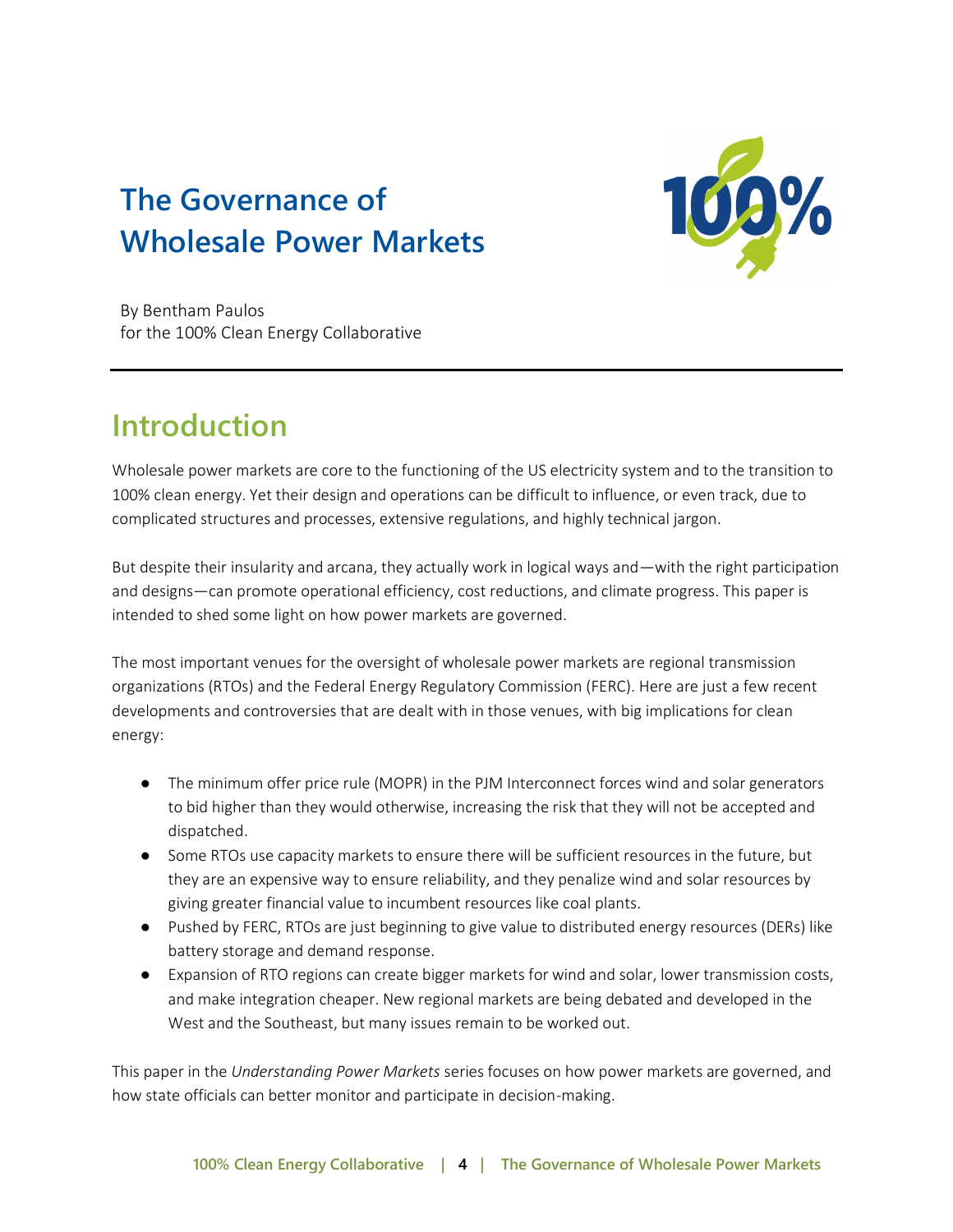# <span id="page-4-0"></span>**How markets are organized**

The advent of wholesale competition in the power sector changed the traditional roles of states, utilities, and other market participants. It created regional wholesale power markets that utilities could join—in some cases, after approval of state regulators. But these regional markets do not always align with state boundaries, complicating and in some ways weakening state regulation of electricity markets.

Regional markets are operated by RTOs, also known as independent system operators (ISOs). RTOs operate a region's electricity grid, administer the region's wholesale electricity markets, and provide reliability planning for the region's bulk electricity system.

RTOs do not own transmission or generation assets like utilities, nor are they government agencies. Instead, they are nonprofit corporations, sometimes known as quasi-autonomous nongovernmental organizations, or "quangos."<sup>1</sup> RTOs that involve interstate commerce are subject to FERC's jurisdiction under the authority of the *Federal Power Act*.

Seven RTOs cover regions with two-thirds of electricity consumers in the United States, as shown in Figure 1. The PJM Interconnection serves the largest number of customers, while the Midcontinent ISO (MISO) and Southwest Power Pool (SPP) serve the largest territories.

The Electric Reliability Council of Texas (ERCOT) is focused entirely within Texas; it is operated independently from the Eastern and Western Interconnections, and it is not subject to FERC jurisdiction. New York (NYISO) and California (CAISO) are also single-state RTOs, but they are part of wider regional grids and have a great deal of interstate commerce, so are subject to FERC oversight.

The market participants in these RTO regions can be traditional vertically integrated utilities (owning generation, transmission, and distribution and directly serving customers) or competitive companies, such as generators, retailers, and others. (For more information on the basic functions of power markets see How Wholesale Power Markets Work, a paper in this series.<sup>2</sup>)

<sup>1</sup> Joseph Mead and Katherine Warren, ["Quasi-Governmental Organizations at the Local Level: Publicly-Appointed Directors](https://doi.org/10.1515/npf-2014-0044)  [Leading Nonprofit Organizations,](https://doi.org/10.1515/npf-2014-0044)" *Nonprofit Policy Forum*, vol. 7, no. 3, 2016, pp. 289-309.

<sup>2</sup> Bentham Paulos, *[How Wholesale Power Markets Work](https://www.cesa.org/resource-library/resource/how-wholesale-power-markets-work/)*, for the CESA 100% Clean Energy Collaborative, August 2021.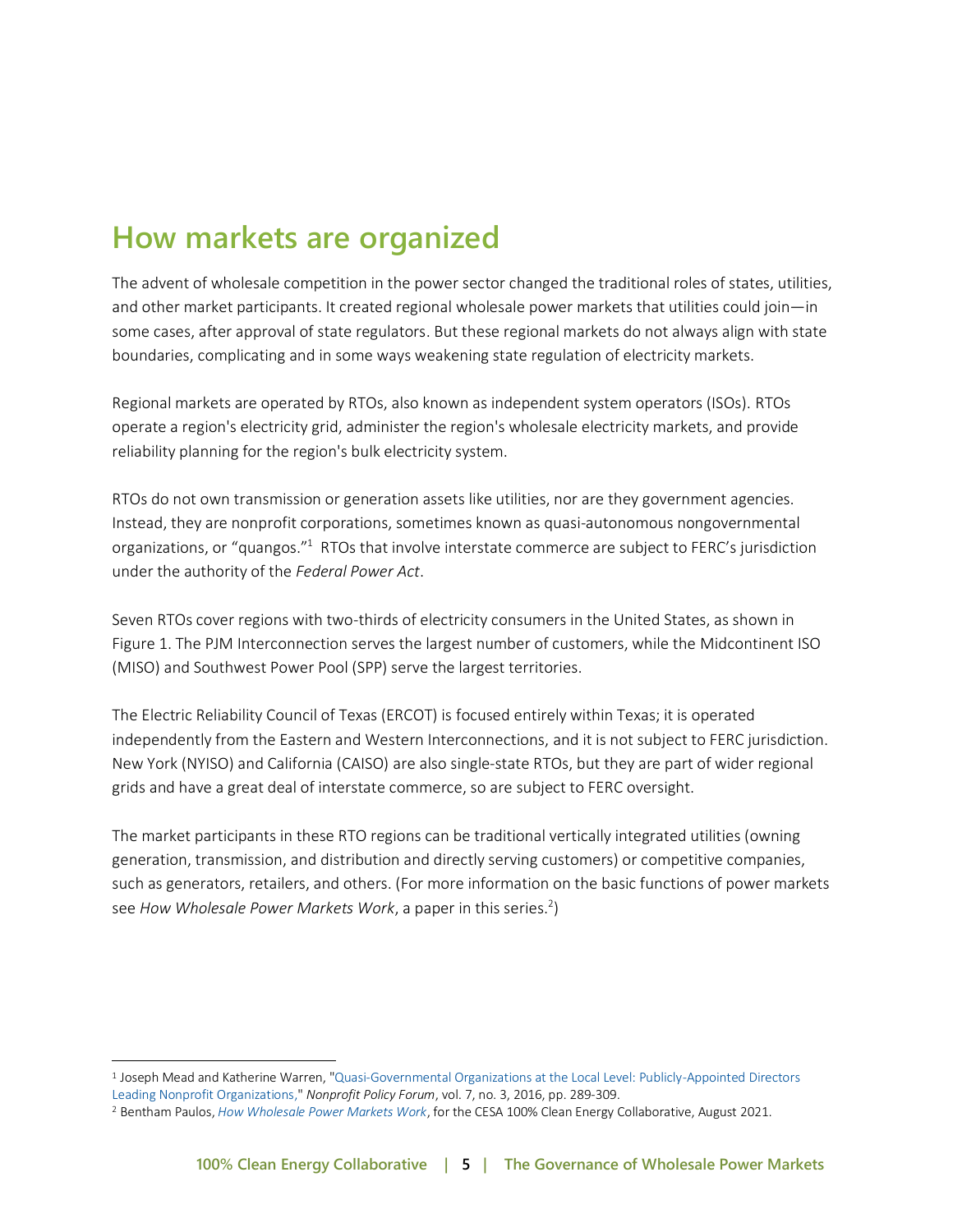

Figure 1: Seven RTOs are active in the US.

*Source: Sustainable FERC Project*

# <span id="page-5-0"></span>**The governance of RTOs**

It is important to remember that RTOs are voluntary business organizations, not government or public agencies. Courts have determined that utilities are not required to join an RTO and can leave an RTO if they wish.<sup>3</sup> Utilities can join an RTO with an eye to maximizing their own profits or asset value, or depart if it threatens their business interests.<sup>4</sup> RTOs, in effect, compete for members; they can offer better terms to attract utilities or adjust their rules to retain members.

In short, an RTO can behave like a private club, with rules that benefit members at the expense of the public. A well-functioning organized market can be economically efficient and can lower costs to consumers, but only if it is closely monitored. It is up to state and federal regulators to use what leverage they have to represent the public interest in wholesale electricity markets.

For a detailed critique of RTO and FERC governance, see the sidebar on page 12, *A Critique of Grid Governance for the Climate Change Era*.

<sup>3</sup> See *[Atlantic City Elec. Co. v. F.E.R.C](https://casetext.com/case/atlantic-city-elec-co-v-ferc-2)*, 295 F.3d 1 (D.C. Circuit Court 2002).

<sup>4</sup> On the RTO map on the previous page, for example, note that the northern Illinois region served by Exelon is in the PJM region, while the Louisiana-plus territory of Entergy is in MISO, despite the limited geographic connection.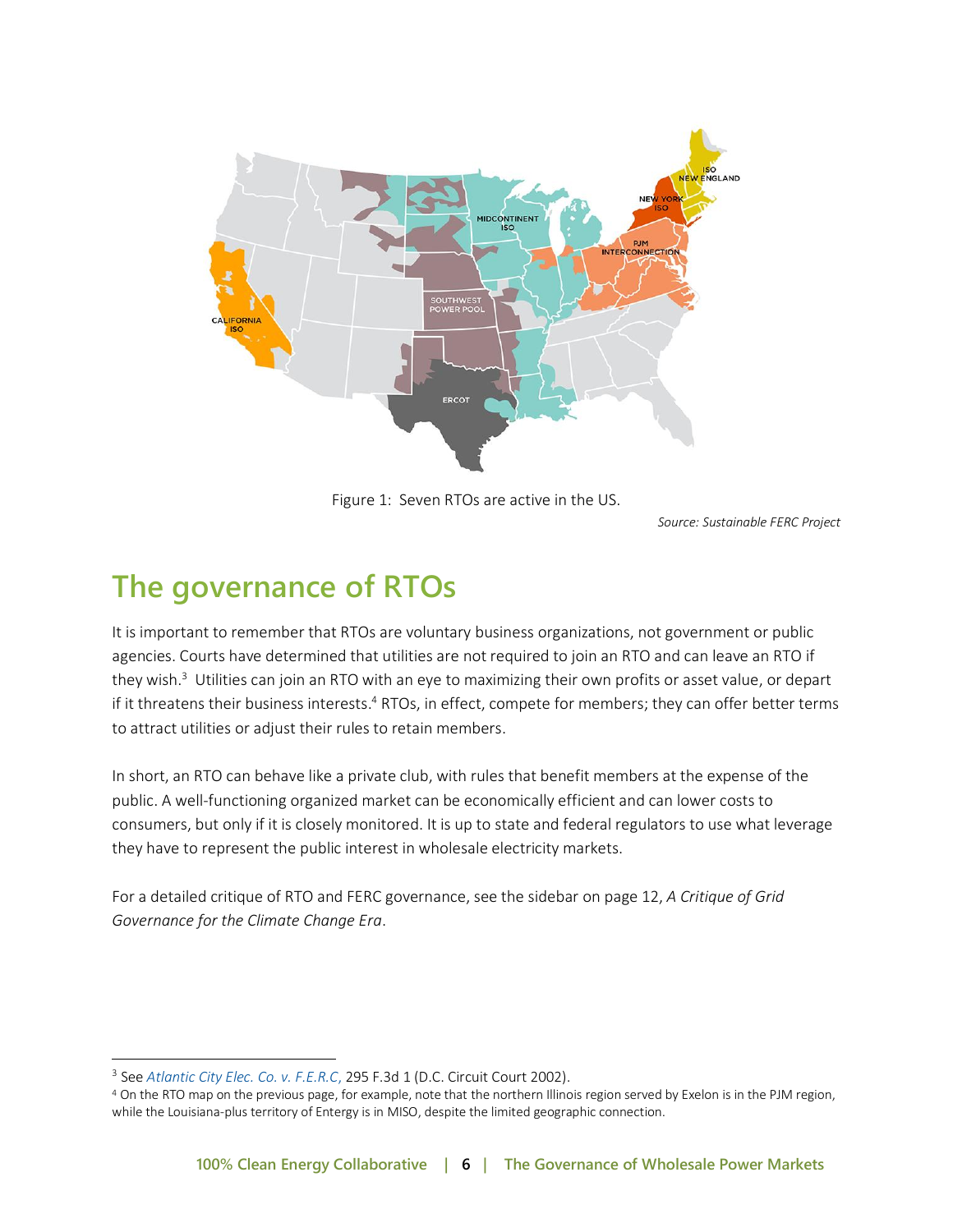### <span id="page-6-0"></span>Operating rules

The rules of each RTO are laid out in their tariffs and agreements, which are developed by the RTO and reviewed and approved by FERC. The documents cover the structure and governance of the RTO, plus all the procedures and bylaws that the RTO and market participants must follow.

The basic governing documents include:

- Open Access Transmission Tariff (OATT): governs overall operations of the RTO
- Operating Agreements: the rules for members, market participants, and RTO management and staff
- Transmission Owners Agreement: on how transmission owners will coordinate planning and operations
- Reliability Assurance Agreement: the obligations and standards for the reliable operation of the grid
- Joint Operating Agreements (JOA): how RTOs will collaborate with each other, and with other entities

All the rules, procedures, and requirements for market and system operations are collected in Market Manuals, including what RTOs charge for services, and how costs are to be allocated among market participants.

#### <span id="page-6-1"></span>Internal Structure

There is little standardization of structures and governance among the seven US RTOs. Indeed, they can be "exceedingly complicated," but there are some common themes.<sup>5</sup> (See generic structure example, Figure 2.)

All RTOs are operated by professional staff overseen by a board whose directors are required to have no financial interest in any company participating in the market. In most cases, the board is selected or approved by market participants, or "members" of the RTO. Only California has political appointments of board members.

Members play a central role in RTO governance and decision-making. They are usually companies that do business in the RTO market, such as generation and transmission owners, brokers, and resellers. Market participants are often the only entities with the power to vote on RTO actions or policies. Other stakeholders, including state agencies, can be members with lesser powers, such as lacking the ability to vote. One exception in PJM is the existence of 14 state consumer advocates, known as "ex officio" members, who can vote.

<sup>5</sup> Christopher A. Parent, Katherine S. Fisher, William R. Cotton, and Cali C. Clark, Exeter Associates[, Governance Structure and](https://yq5v214uei4489eww27gbgsu-wpengine.netdna-ssl.com/wp-content/uploads/2021/02/ISO-RTOGovernanceStructureandPractices_19Feb2021.pdf) [Practices in the FERC-Jurisdictional ISOs/RTOs,](https://yq5v214uei4489eww27gbgsu-wpengine.netdna-ssl.com/wp-content/uploads/2021/02/ISO-RTOGovernanceStructureandPractices_19Feb2021.pdf) prepared for NESCOE, February 2021.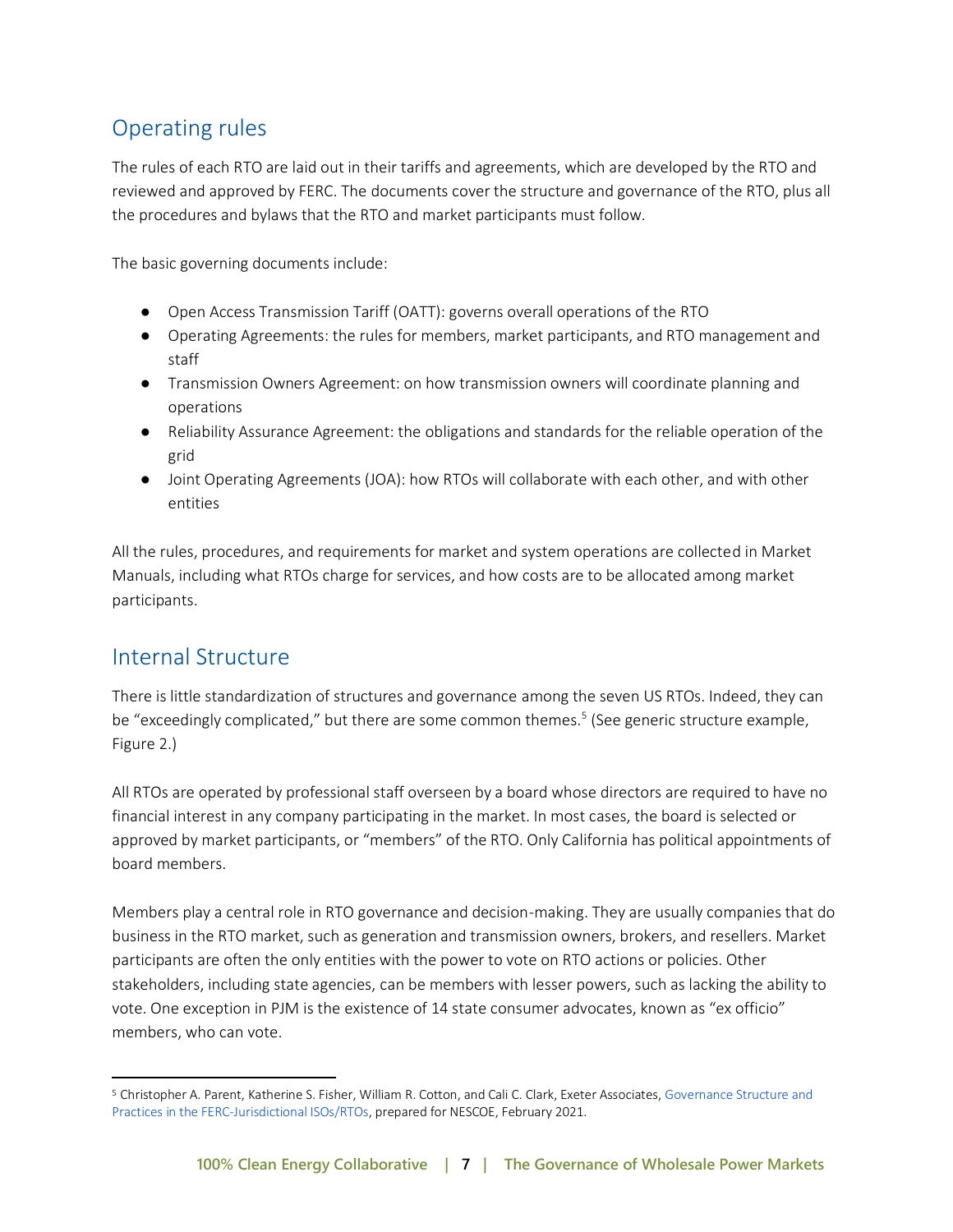

Figure 2: A generic structure of RTO governance. Actual structures vary by RTO. *Source: [Exeter Associates,](https://nescoe.com/resource-center/isorto-governance-feb2021/) for NESCOE.*

Market stakeholders of all kinds can serve on advisory committees, organized by type, by function, or by region. PJM, for example, has 16 committees covering topics such as market implementation, risk management, and board nominations, plus 17 subcommittees and numerous user groups and task forces.<sup>6</sup> States and public interest organizations can participate in most PJM stakeholder meetings and in working groups. States can also form Regional State Committees, described later, which can have their own standing within an RTO and with FERC.

### <span id="page-7-0"></span>Outside influences

RTOs are also influenced by outside organizations, and ultimately overseen by FERC. Below, we briefly discuss FERC, independent market monitors, and the North American Electric Reliability Council (NERC).

#### <span id="page-7-1"></span>*FERC*

FERC is empowered by federal laws dating back to 1935 to regulate and license wholesale power markets, as well as oil and gas pipelines, LNG export terminals, and hydroelectric dams.

It is an independent federal agency with about 1,500 employees and five commissioners appointed by the president, with no more than three from one political party. Its powers are comparable to those of state

<sup>6</sup> See PJ[M Committees.](https://www.pjm.com/committees-and-groups/committees)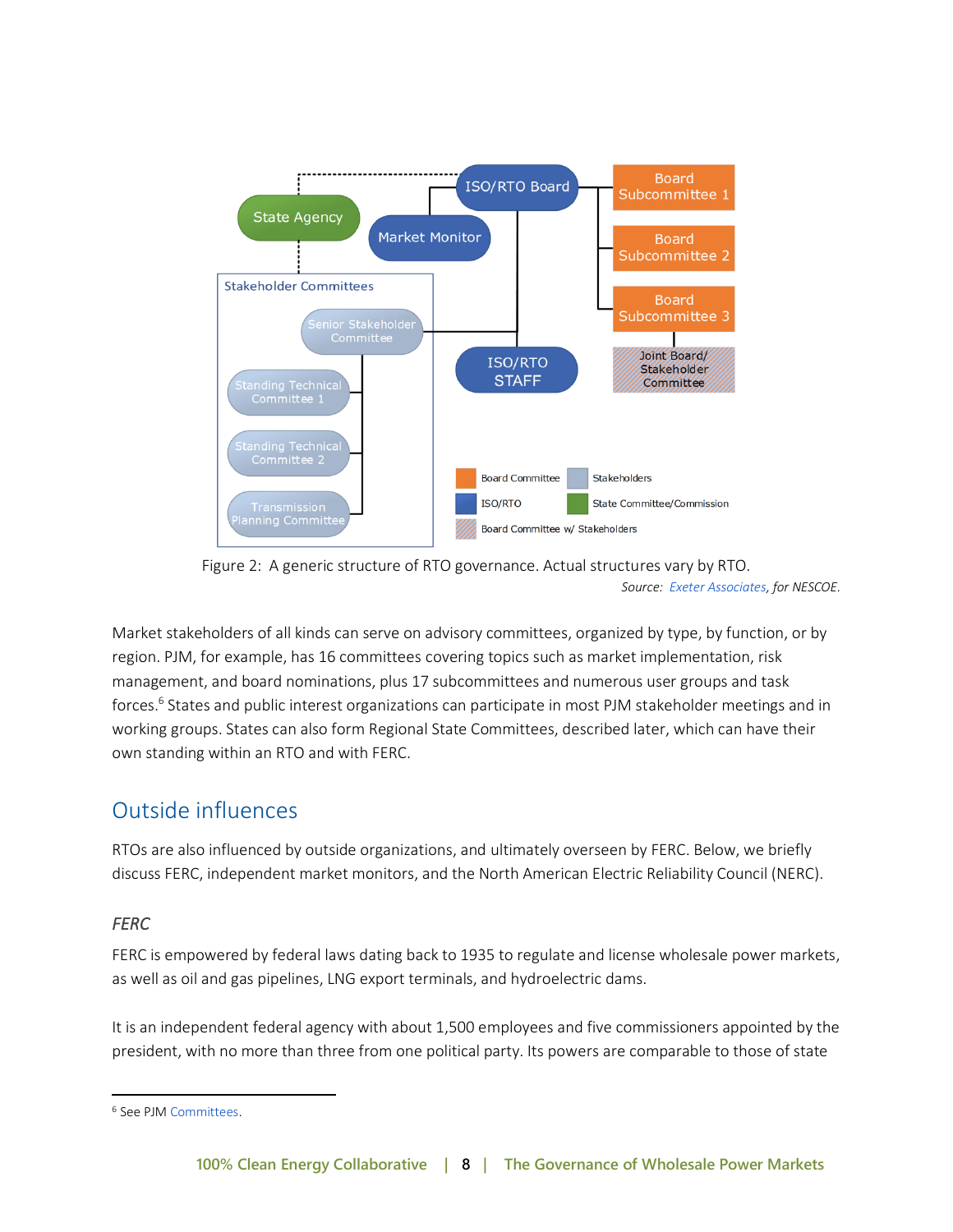utility commissions, in that it can set rates and returns on investment, approve or deny new projects, and monitor and enforce compliance with laws and regulations.

Although FERC issues a steady stream of decisions on various projects, tariffs, and policies, it sometimes issues what it calls a "landmark" order, one that has broad implications for a topic. These nationwide rulemakings can come from the commission's own initiative or can be spurred by legislation or petitions.

For example, Order 888 from 1996 required all transmission-owning utilities to open their grids to wholesale transactions through "open access non-discriminatory transmission tariffs." It was followed in 1999 by Order 2000, which encouraged (but did not require) utilities to join regional transmission organizations. Most recently, Order 2222 set rules for how distributed energy resources can participate in wholesale power markets.<sup>7</sup>

#### <span id="page-8-0"></span>*Market Monitors*

While markets rely somewhat on competitors to police each other, a market monitor serves as a "cop on the beat" to ensure fair practices in wholesale markets.

The monitor is an independent entity that analyzes market actions to ensure compliance with rules, standards, procedures, and practices. It promotes policy and market design with the goal of encouraging fair and competitive markets.

FERC allows the market monitor to be either internal or external to the RTO and requires all monitors to report directly to the RTO's Board of Directors. CAISO and SPP have internal monitors, while the others use external consulting firms. Potomac Economics serves as the independent market monitor for ERCOT, ISO New England, MISO, and New York ISO.

Market monitors serve as both a watchdog and as the lead advocate for fair, open, and transparent markets. While they have no regulatory power, they do have access to proprietary market data and are backed up by FERC's Office of Enforcement.

#### <span id="page-8-1"></span>*NERC*

NERC plays a key role in grid operations in the US, but it does not have a direct say in wholesale power markets.

NERC is a not-for-profit regulatory authority whose mission is "to assure the effective and efficient reduction of risks to the reliability and security of the grid." NERC "develops and enforces reliability standards; annually assesses seasonal and long‐term reliability; monitors the bulk power system through system awareness; and educates, trains, and certifies industry personnel."

<sup>7</sup> See Orde[r 888,](https://www.ferc.gov/industries-data/electric/industry-activities/open-access-transmission-tariff-oatt-reform/history-oatt-reform/order-no-888) Orde[r 2000,](https://www.utilitydive.com/news/happy-birthday-and-thank-you-o2k-thats-order-2000/569134/) and Orde[r 2222.](https://www.ferc.gov/news-events/news/ferc-opens-wholesale-markets-distributed-resources-landmark-action-breaks-down)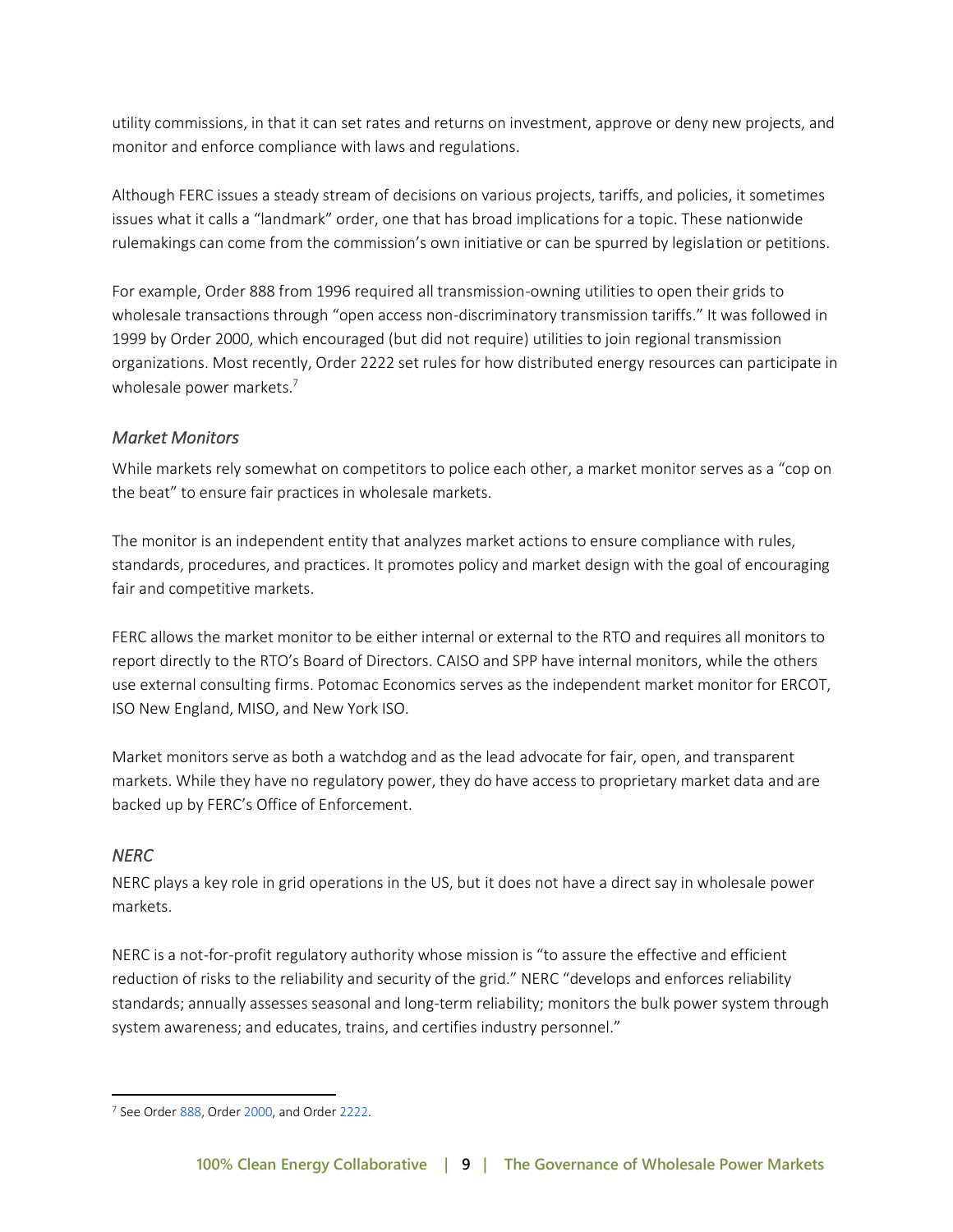NERC does this for all utilities in the continental United States, Canada, and the northern portion of Baja California, Mexico. It has 1,400 entities that are required by law to comply with NERC reliability standards. The NERC Board is elected by the Member Representatives Committee, which is made up of one or two representatives from each of 12 categories. Seven of the categories are given to utilities, generators and power marketers; two each to customer groups, RTOs, and regional reliability organizations; and one to states.<sup>8</sup> Matt Schuerger of the Minnesota Public Utility Commission is currently the only state member on the Committee.

NERC is subject to regulation by FERC and governmental authorities in Canada. It has no enforcement powers itself, though FERC can and has enforced NERC reliability standards, including fining utilities.

#### <span id="page-9-0"></span>Decision-making process

The decision-making process in RTOs can appropriately be described as baroque. As voluntary business associations or "quangos," they are not obligated to follow governmental practices such as equal representation and transparency.

Nevertheless, many decisions are made through voting, so a fundamental question in RTO decisionmaking is who can vote. RTOs have many stakeholders, organized into numerous committees and task forces, all of which are advisory. It can be difficult to participate in the decision-making process, given the frequent meetings, often on extremely technical topics.

By vesting the power to vote only in market participants—utilities and other buyers and sellers of grid services who are dealing in the market—RTO governance operates under the theory that companies with competing business interests will provide a check on each other. In many cases, however, RTO voting is dominated by sellers, far outnumbering consumers and regulators. These dominant members have a common interest in opposing any measures that would reduce demand, induce new forms of competition, or otherwise reduce profits.<sup>9</sup>

A further constraint is that ultimate decisions are made by the RTO board, with FERC providing a check on the board. But RTO boards are often chosen by members, and boards have strong institutional interests in keeping those members happy. FERC, meanwhile, has often deferred to RTOs to set their own policies, failing, for example, to impose a "standard market design" across regions.<sup>10</sup>

As law professor Shelley Welton concludes, "Essentially, then, FERC contracted out the oversight of regional grid management to private, industry-led, voluntary clubs."<sup>11</sup>

<sup>8</sup> NERC[, Membership of the Member Representatives Committee for 2021](https://www.nerc.com/gov/bot/MRC/Pages/default.aspx) – 2023, July 15, 2021.

<sup>9</sup> Shelley Welton, University of South Carolina School of Law[, Rethinking Grid Governance for the Climate Change Era,](https://www.californialawreview.org/print/rethinking-grid-governance/) California Law Review, Volume 109: No. 1, February 2021.

<sup>10</sup> Welton.

<sup>11</sup> Welton.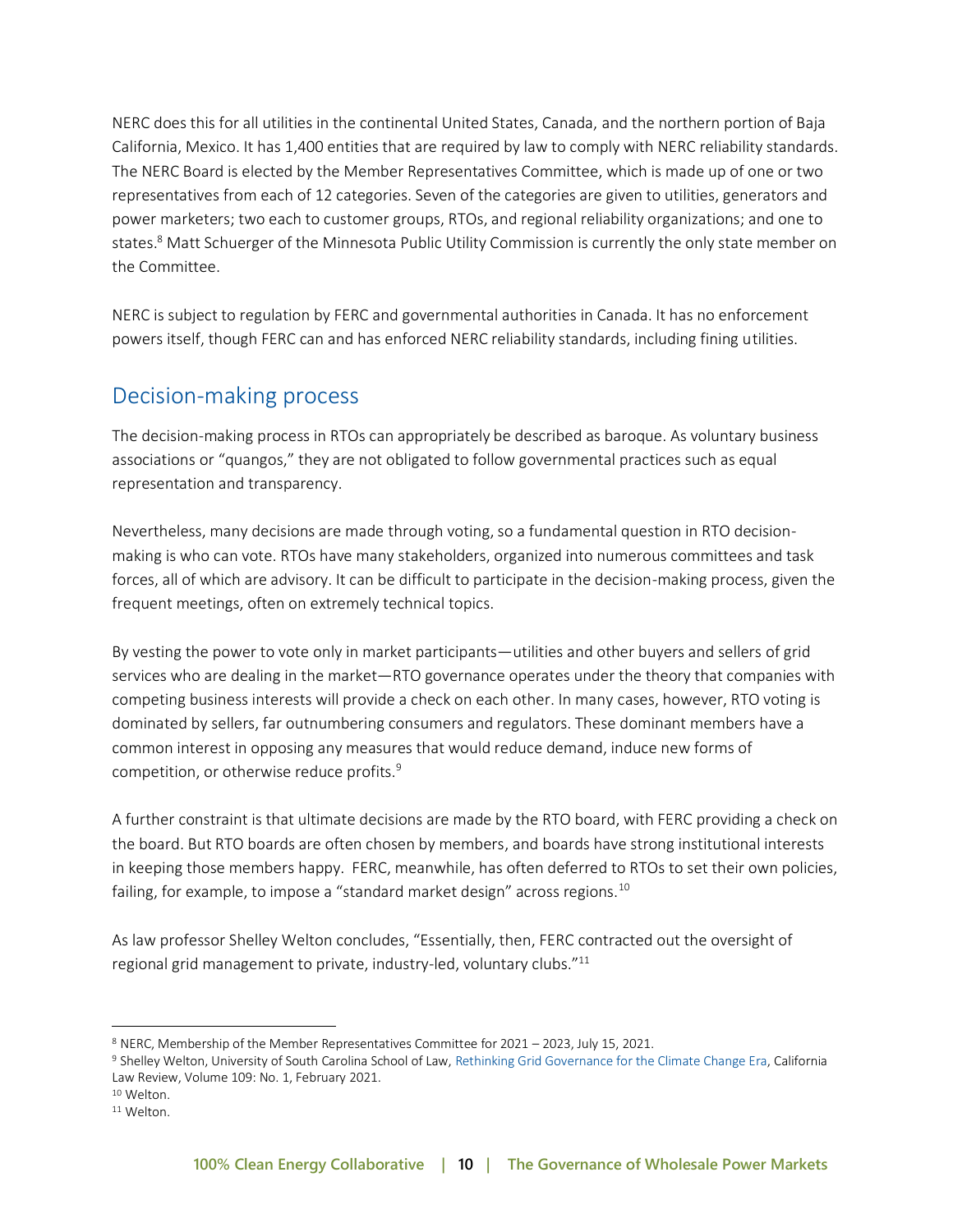RTO governance practices have led to complaints that RTOs are not transparent and are vulnerable to manipulation by incumbent interests at the expense of the public interest.

Looking again at PJM as an illustration, the RTO relies on Consensus Based Issue Resolution (CBIR) to "develop solutions with collaborative input from all stakeholders." They say that "CBIR is based on the concept that better solutions come from the minds of many."<sup>12</sup>

But market participants can dominate the consensus. Out of the 1,043 total members in PJM, almost all are market participants, including 500 that can vote and 489 non-voting affiliates. Members get a seat on the Members Committee, distributed into five categories: generation owners, other suppliers, transmission owners, electric distributors, and end-use customers. The Members Committee is the "senior" committee in PJM. It selects the board of directors and "reviews and decides upon all major changes and initiatives proposed by committees and user groups," among other things. The last step in the "consensus-based" process requires a two-thirds vote by the Member Committee, which features 503 market participants and 14 ex officio members (state consumer advocates).

The decision-making process can vary widely at other RTOs. CAISO, for instance, has no official members, most committees are established to deal with a single issue, and the board is appointed by the state governor. Important components of power system management are vested in other agencies, like resource adequacy at the state utility commission. Formal collaboration between CAISO, the PUC, and the California Energy Commission is common.<sup>13</sup>

<sup>12</sup> PJM[, At a Glance: The PJM Stakeholder Process,](https://www.pjm.com/-/media/committees-groups/stakeholder-process-templates/stakeholder-process-quick-guide.ashx) accessed August 2021.

<sup>13</sup> For details on individual RTO governance issues see Christopher A. Parent, Katherine S. Fisher, William R. Cotton, and Cali C. Clark, Exeter Associates[, Governance Structure and Practices in the FERC-Jurisdictional ISOs/RTOs,](https://yq5v214uei4489eww27gbgsu-wpengine.netdna-ssl.com/wp-content/uploads/2021/02/ISO-RTOGovernanceStructureandPractices_19Feb2021.pdf) prepared for NESCOE, February 2021.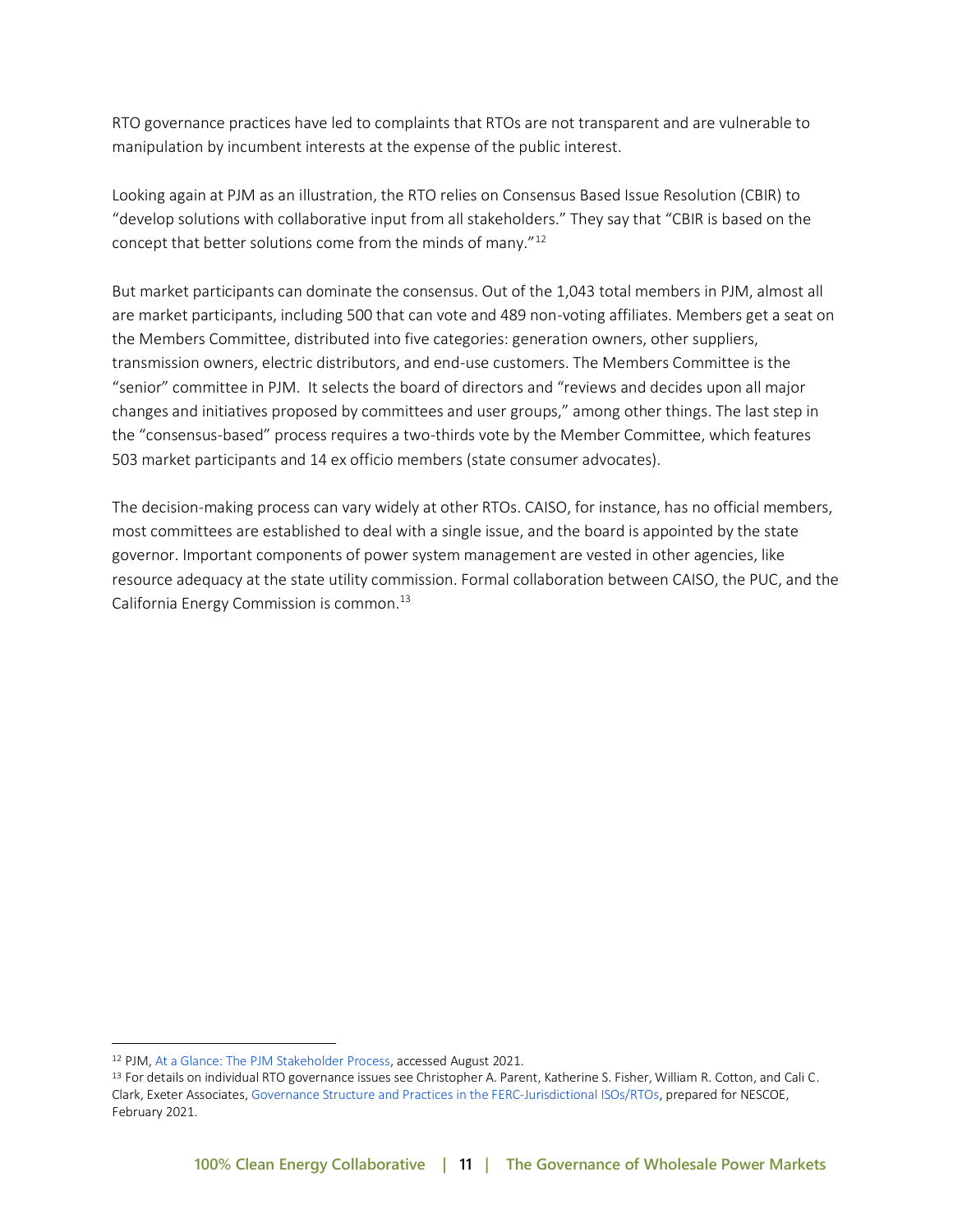#### <span id="page-11-0"></span>**A Critique of Grid Governance for the Climate Change Era**

In a detailed critique of grid governance, Shelley Welton, Assistant Professor, University of South Carolina School of Law, argues that the failure of RTOs to more rapidly advance clean energy "can be traced to their functionally privatized governance systems, which are now making public policy decisions that they were never designed to address."

Because RTOs are dominated by market participants, they "have an endemic bias against new resources that threaten incumbent profits" and "should not be treated as benign partners ready to accept and effectuate the popular will on climate change."

While RTOs have "established market rules that undermine states' goals in favor of increasing the profits of incumbent member utilities… states are largely powerless within RTO governance processes to do anything about [it]."

"Neither FERC nor states have the authority needed to make electricity markets bend to democratically established prerogatives that harm industry incumbents. To remedy the situation, federal and state regulators need more robust authority to shape energy market rules to public aims."

She presents four options for consideration.

Pare Them Back: FERC could return RTOs to a leaner form focused on technical tasks suited for industry management, rather than a more comprehensive policy-setting body.

Increase Public Oversight and Control: FERC could accept that RTOs in their modern incarnation are policymaking bodies and increase state and federal regulators' oversight tools commensurately.

Improve the Possibilities for Good Internal Governance: By limiting corporate power and fostering greater competition, stakeholder-led governance could have more true checks and balances.

Explore a Public Option: Some countries exercise public ownership or control over the grid as a common carrier, like highways. That, or closer regulation by states without ownership, could help align regulatory priorities and grid governance.

For more information, see Shelley Welton, University of South Carolina School of Law, [Rethinking](https://www.californialawreview.org/print/rethinking-grid-governance/)  [Grid Governance for the Climate Change Era,](https://www.californialawreview.org/print/rethinking-grid-governance/) *California Law Review*, Volume 109: No. 1, February 2021.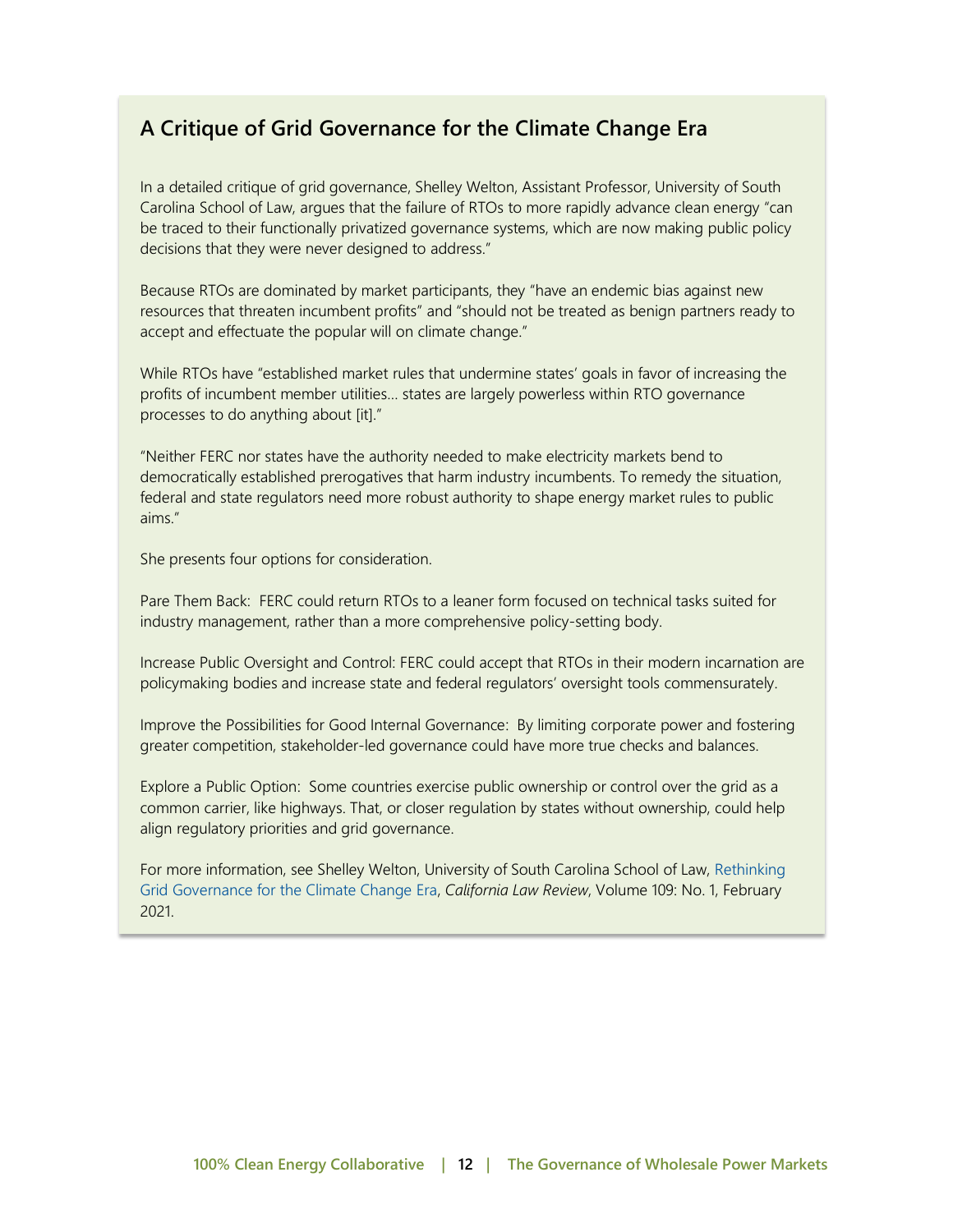# <span id="page-12-0"></span>**How states in RTO regions can influence market governance**

Given the complicated, technical, and time-consuming nature of working on wholesale power markets in regional and federal venues, and the prominent role given to market participants, it can seem daunting for states to influence policies.

Nevertheless, states can and do engage at RTOs and FERC, and they can influence two key functions, resource adequacy and regional transmission planning.

### <span id="page-12-1"></span>Influencing RTOs

*"States have found they have little influence on important policies that not only affect costs but influence their resource mix and inhibit their state policy objectives."* 

*Ann McCabe, former member of the Illinois Commerce Commission*

States have different ways of influencing RTO policies and behaviors, with varying degrees of effectiveness.<sup>14</sup> The influence of state governments in an RTO is partly determined by whether that region has made the switch to competitive power markets and retail competition. In those regions, there tends to be a weaker role for state regulators, especially in the areas of procurement and resource adequacy. But when states join together on issues, such as through a Regional State Committee, they can exert greater influence.

At one end of the spectrum is the Southwest Power Pool (SPP), which serves only monopoly utility states. As a condition of approval of the SPP as an RTO in 2004, states required that they hold the authority for region-wide transmission cost allocation and resource adequacy. The formal collaboration of states, called the Regional State Committee, sets policies in these areas and SPP files them for review by FERC.<sup>15</sup>

For regions dominated by restructured states, like New England and PJM, regulators and their state committees have less formal influence. Only a few states are members of the RTOs in either region, and they have limited voting power.

States can exert influence through participating in RTO proceedings, filing comments in FERC dockets about the RTOs, joining a regional state committee, collaborating with the ISO, and exerting "soft power."

<sup>14</sup> Allison Clements, NRDC[, Making Sense of Potential Western ISO Governance Structures: The Role of the States,](https://www.nrdc.org/sites/default/files/potential-western-iso-governance-structures-ib.pdf) June 2016.

<sup>15</sup> Ann McCabe, David A. Svanda, and Betty Ann Kane, Making Markets Work For PJM States: State Engagement Possibilities with [PJM,](https://opsi.us/wp-content/uploads/2019/10/Making-Markets-Work-for-PJM-States-10-14-19-1.pdf) October 2019.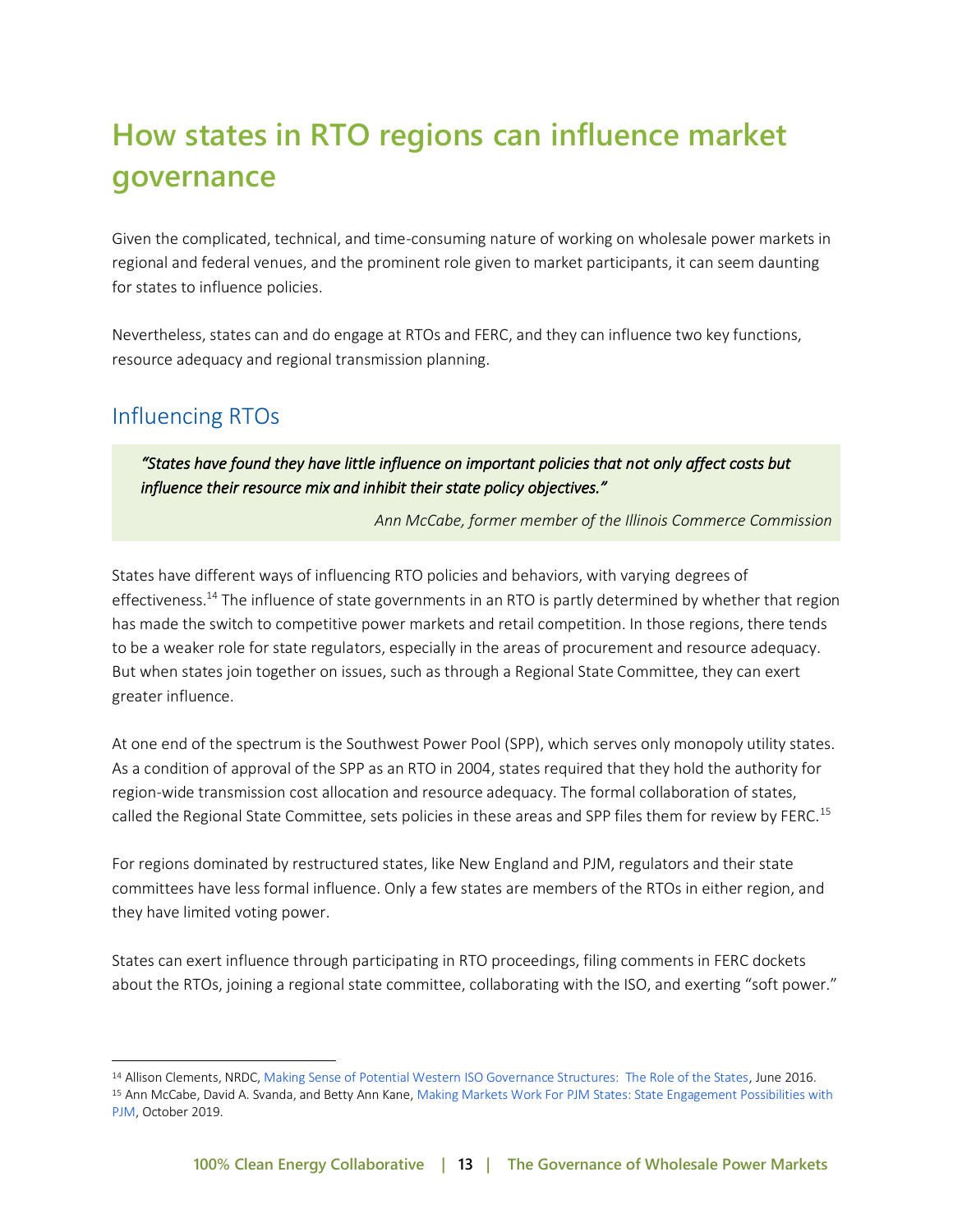#### <span id="page-13-0"></span>*Participation*

Individual states can participate in RTO governance by sitting on advisory committees. However, states may not have any special privileges over other members, such as voting rights, and participation in the frequent meetings can be a significant time commitment.

State agencies can choose to be members of an RTO, though they often do not. For example, in PJM, state consumer advocate offices can be "ex officio" members with voting rights, as part of the End User Customer Sector of the Members Committee.

According to Howard Schneider, former chair of the PJM Board of Managers, "States were concerned that if they became members, they would be bound by FERC decisions affecting the RTO, which, in turn, could impact state energy policies. Since PJM is jurisdictional to FERC and the states are not—states are independent sovereign bodies free to make their own rules and regulations in the energy sector—the states opted not to join as members, but, rather, became observers in the PJM stakeholder process."<sup>16</sup>

#### <span id="page-13-1"></span>*Regional State Committees*

States do typically participate in a regional state committee (RSC), collaborating with other state agencies. The committee can sometimes have special rights and status, with a specific role in the RTO governance structure.

Four RTOs have regional state committees composed of staff from state utility commissions, legal counsel, and consumer advocate agencies:<sup>17</sup>

- New England States Committee on Electricity (NESCOE)
- Organization of MISO States (OMS)
- Organization of PJM States, Inc. (OPSI)
- SPP Regional State Committee (RSC)

PJM also has an association of state consumer agencies, called Consumer Advocates of the PJM States, Inc. (CAPS).<sup>18</sup> As single-state RTOs, California, New York and ERCOT do not have multi-state committees.

The RSCs vary in their size, budget, and capabilities. For example, the Organization of MISO States (OMS), with a staff of three and annual budget of \$1.3 million, has 17 core members of state and local regulators, plus 12 associate members, including consumer advocate organizations, state legal councils, and adjoining state PUCs. The OMS is not a member of MISO but has certain privileges in MISO policy. For example, when MISO files a Section 205 proposal on transmission cost allocation, OMS can require that

<sup>16</sup> Howard Schneider, Charles River Associates[, Is it time for states to become voting members of PJM?,](https://media.crai.com/sites/default/files/publications/PJM%20membership%20-%20Jan-2019.pdf) January 2019.

<sup>&</sup>lt;sup>17</sup> For links to each regional state committee se[e NESCOE,](https://nescoe.com/) [OMS,](https://www.misostates.org/) [OPSI,](https://opsi.us/) an[d RSC.](https://spp.org/stakeholder-groups/organizational-groups/regional-state-committee/)

<sup>18</sup> Se[e Consumer Advocates of the PJM States.](http://pjm-advocates.org/)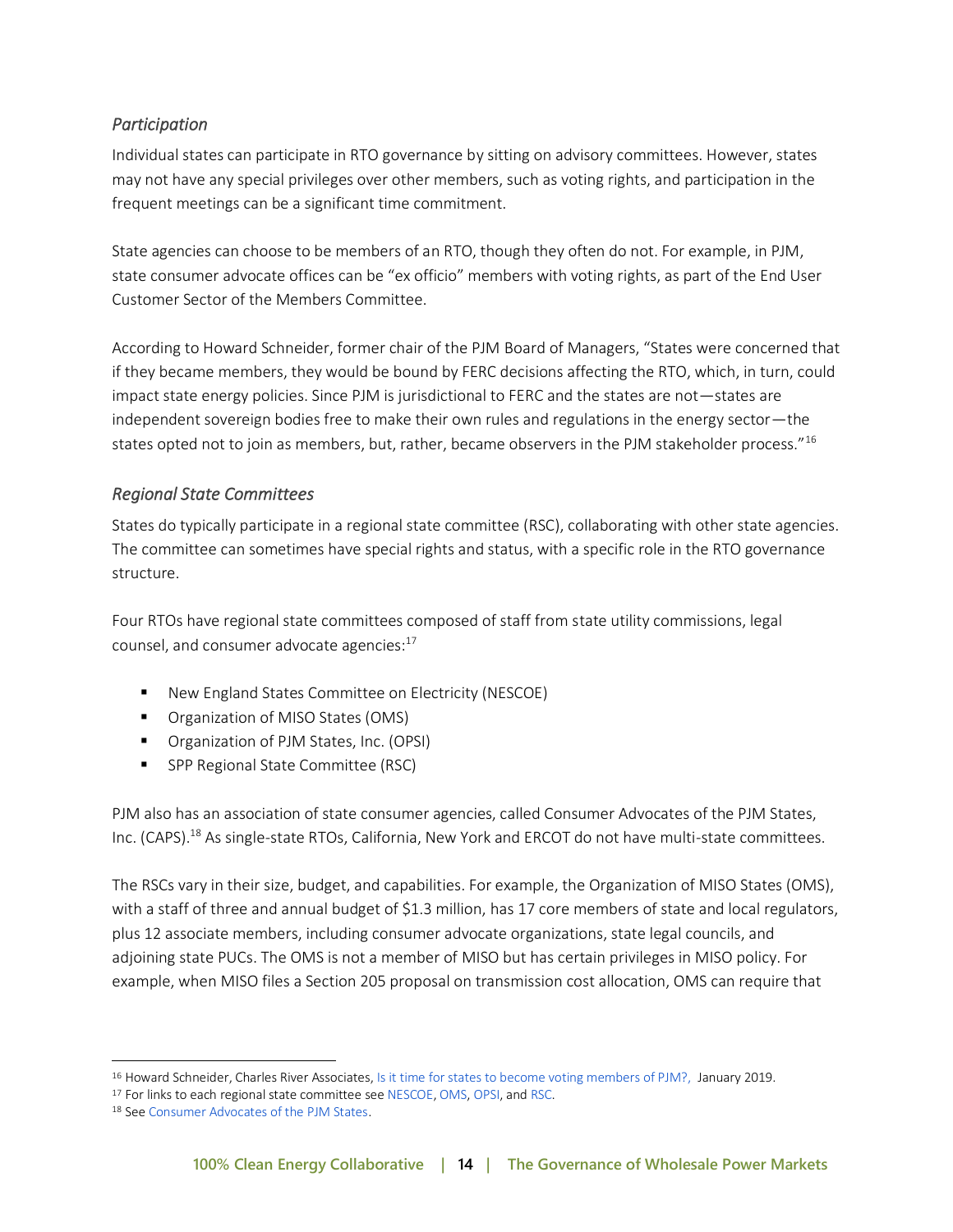OMS' alternative be filed with it.<sup>19</sup> OMS makes about 25 filings at FERC each year, plus frequent comments to the MISO board, the US Department of Energy, and the Court of Appeals.<sup>20</sup>

#### <span id="page-14-0"></span>*Filing Rights*

Only utilities, and by extension RTOs, have "filing rights" under section 205 of the *Federal Power Act*, giving them the right to propose market rules and prices for review by FERC. All states and RSCs can comment on RTO filings, but they cannot propose their own changes to market rules. In some cases, as previously mentioned with SPP, states or regional committees of states have special arrangements worked out with their RTO.

FERC's legal standard of review for these filings is not whether an RTO proposal is the best proposal, but merely whether it is "just and reasonable."

States (as well as consumers, another utility, or FERC itself) can challenge and replace a rule using Section 206, but they must prove that the existing rule is "unjust and unreasonable," which can be a high bar. $^{21}$ 

#### <span id="page-14-1"></span>*Collaboration*

In some cases, states can directly collaborate with the RTO. In California, CAISO has some hallmarks of a state agency, though it is technically a nonprofit corporation with a board appointed by the governor. CAISO, along with the state utility commission and the energy commission, operates a Joint Agency Steering Committee "to ensure regular communication on planning coordination," which entails frequent workshops, planning, and analysis.<sup>22</sup>

RTOs can also base their planning on state policies. PJM and MISO, for example, have based transmission expansion plans in part on state RPSs.

#### <span id="page-14-2"></span>*Soft Power*

States can also exercise "soft power," or influence that comes from their power of regulation over instate entities. States can advocate to RTOs and leading governance voices on matters of interest to them. Demand response was originally brought into the markets this way.

While states may not have a vote on RTO measures, they do determine whether their markets are part of the RTO at all. Controversies in PJM over the minimum offer price rule (MOPR) have raised threats from three states that they would withdraw from the market, $^{23}$  and has already led Dominion Energy to

<sup>&</sup>lt;sup>19</sup> Jennifer Chen and Gabrielle Murnan, Nicholas Institute for Environmental Policy Solutions, State Participation in Resource [Adequacy Decisions in Multistate Regional Transmission Organizations,](https://nicholasinstitute.duke.edu/sites/default/files/publications/print/state_participation_in_resource_adequacy_decisions_print.pdf) Policy Brief, March 2019.

<sup>&</sup>lt;sup>20</sup> Organization of MISO States (OMS)[, OMS Work Products,](https://www.misostates.org/index.php/work-products) accessed August 2021.

<sup>21</sup> Chen and Murnan, 2019.

<sup>22</sup> [Alignment of Key Infrastructure Planning Processes by CPUC, CEC and CAISO Staff,](http://www.caiso.com/documents/tpp-ltpp-iepr_alignmentexplanatorytext.pdf) December 23, 2014.

<sup>&</sup>lt;sup>23</sup> Catherine Morehouse, Utility Dive[, Maryland, Illinois may pursue legislative MOPR exit, despite new FERC nearing,](https://www.utilitydive.com/news/maryland-illinois-may-pursue-legislative-mopr-exit-despite-new-ferc-neari/592020/) December 11, 2020.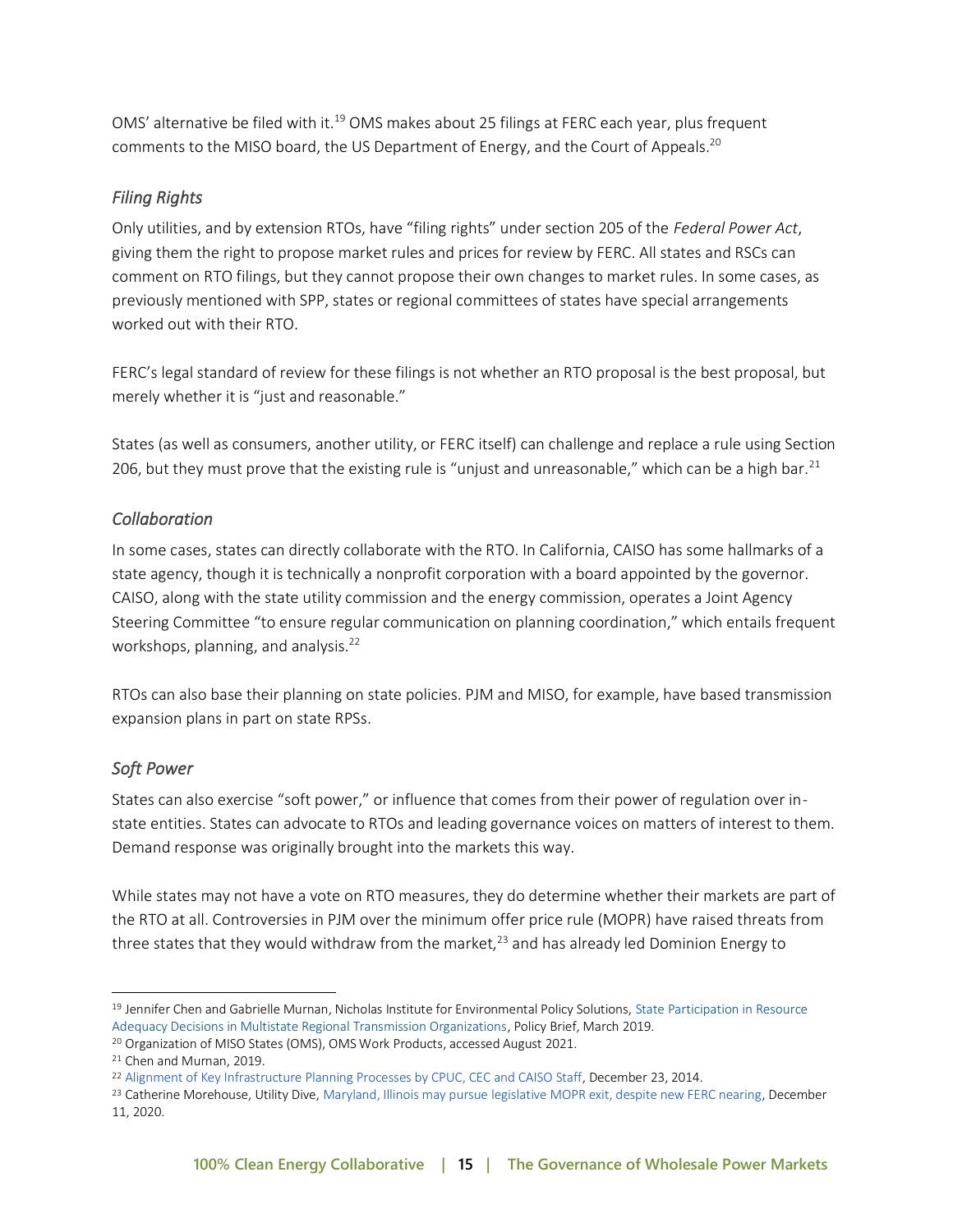depart.<sup>24</sup> As a result of this pressure, and changes to the lineup of FERC commissioners, PJM filed a proposal with FERC to resolve the MOPR issue.<sup>25</sup>

#### <span id="page-15-0"></span>Influencing Resource Adequacy

A key function of power markets—and a significant source of controversy—is to determine how much generation capacity will be needed in the future. This role was traditionally played by state utilities in dockets with their regulators and is still common in states with vertically integrated monopoly utilities, even if they are in RTOs. In RTOs with restructured markets, like PJM and ISO New England, state regulators do not directly oversee procurement and resource adequacy, but they do use state RPS laws, energy efficiency resource standards, net metering, and other policies to guide it.<sup>26</sup>

When RTOs calculate future grid needs, they often use only traditional engineering principles and may or may not consider state policies or preferences. States, for example, may count distributed energy resources as a capacity resource, plan on savings from energy efficiency programs, or prefer a different sized reserve capacity margin. Some RTOs have required exceptionally large reserve margins, costing consumers billions of dollars per year in capacity payments.<sup>27</sup>

A key procurement mechanism in some regions is the capacity market. PJM, ISO New England, and the New York ISO do rounds of procurement each year for "forward capacity," or generation capacity to be available up to three years in the future.<sup>28</sup> Those capacity payments have proven critical for providing the extra revenue, outside the daily market, that keeps incumbent generators online, including aging coal and nuclear plants.

Other regions require power retailers (load-serving entities) to procure adequate capacity, but it is up to the retailer to meet those targets. ERCOT is the only RTO in the US that does not require certain amounts of capacity or run a market to procure it. They instead rely on the possibility of very high energy prices to stimulate new investment by generators and ancillary service markets for capabilities such as ramping up and down that will be increasingly valuable as renewable power and energy storage grow in prominence on the grid.

<sup>&</sup>lt;sup>24</sup> Sarah Vogelsong, The Virginia Mercury, [Dominion's exit from regional capacity market raises some eyebrows —](https://www.utilitydive.com/news/maryland-illinois-may-pursue-legislative-mopr-exit-despite-new-ferc-neari/592020/) and questions, May 25, 2021.

<sup>25</sup> PJM, Inside Lines[, PJM Files MOPR Reform Proposal With FERC,](https://insidelines.pjm.com/pjm-files-mopr-reform-proposal-with-ferc/) August 2, 2021.

<sup>&</sup>lt;sup>26</sup> The ability of states in RTO regions to directly guide procurement is limited. Maryland regulators tried to require a new gas plant but were overturned in 2016 by the US Supreme Court in *[Hughes vs. Talen Energy Marketing](https://www.supremecourt.gov/opinions/15pdf/14-614_k5fm.pdf)*.

<sup>&</sup>lt;sup>27</sup> Richard Martin, S&P Global Market Intelligence, "[Overpowered: PJM market rules drive an era of oversupply](https://www.spglobal.com/marketintelligence/en/news-insights/latest-news-headlines/overpowered-pjm-market-rules-drive-an-era-of-oversupply-54111666)," December 3, 2019. And James F. Wilson[, Over-Procurement of Generating Capacity in PJM: Causes and Consequences,](https://www.sierraclub.org/sites/www.sierraclub.org/files/blog/Wilson%20Overprocurement%20of%20Capacity%20in%20PJM.PDF) prepared for the Sierra Club and Natural Resources Defense Council, February 2020.

<sup>28</sup> MISO has a voluntary annual market, called the Planning Resource Auction.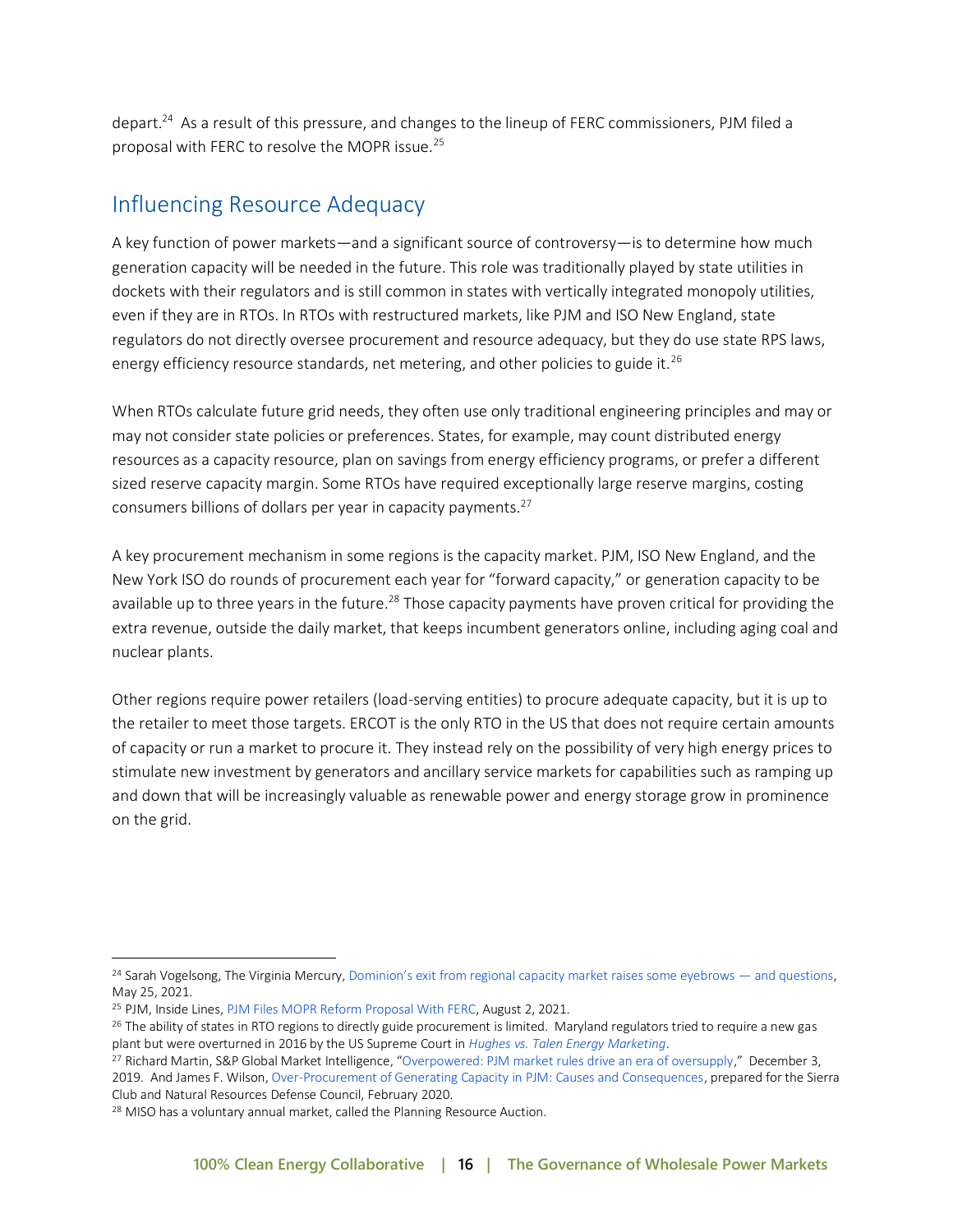### <span id="page-16-0"></span>Influencing Transmission Planning

Another important function of RTOs is to manage regional transmission planning. Building out the grid will be a critical part of the transition to 100% clean power systems.

In their recent advanced notice of proposed rulemaking, FERC pointed out that "Regional transmission planning processes generally do little to proactively plan for the resource mix of the future, including both commercially established resources, such as onshore wind and solar, as well as emerging ones, such as offshore wind."<sup>29</sup>

Quite often transmission planning is driven by proposed power plants, regardless of their likelihood of success or any public interest findings, resulting in an inefficient, piecemeal, and short-term process of grid expansion.<sup>30</sup> Meanwhile, the waiting list for new generation projects to interconnect with the grid has grown substantially, as has the wait time for project approval. As of the end of 2020, there were 750 GW of generation projects in interconnection queues, 90 percent of which were zero emission. Waiting times have grown to an *average of 3.5 years*. 31

There have been two notable exceptions to this muddled situation, in ERCOT and in MISO. Directed by the legislature, the Texas PUC developed the Competitive Renewable Energy Zone (CREZ) concept, which identified high-value wind energy regions and planned transmission to facilitate their development. In this "build it and they will come" approach, the cost of 3,600 miles of new high-voltage lines was recovered in transmission rates, and developers competed to develop 18.5 GW of wind in the newly accessible zones.<sup>32</sup>

In 2011, MISO used state RPS laws as a guide for their Multi-Value Project (MVP) planning process. The generation procurement spelled out in the state laws was used as the planning target for MISO, which developed transmission 17 projects costing \$5.5 billion.<sup>33</sup>

### <span id="page-16-1"></span>Influencing FERC

In the past, FERC largely limited its power sector mission to ensuring competitive markets. With new leadership, FERC has begun to take a more proactive role in policies that cut carbon emissions in the energy sector. Engaging with FERC can be time-consuming, but it can support state policy goals.

FERC's proceedings can be difficult to track and to influence. FERC is working to be more accessible to states and other stakeholders through various offices, working groups, and communications.

<sup>29</sup> FERC[, Joint Statement from Chairman Glick & Commissioner Clements on Building Transmission for the Future,](https://www.ferc.gov/news-events/news/joint-statement-chairman-glick-commissioner-clements-building-transmission-future) July 15, 2021.

<sup>&</sup>lt;sup>30</sup> Americans for a Clean Energy Grid[, Disconnected: The Need for a New Generator Interconnection Policy,](https://cleanenergygrid.org/disconnected-the-need-for-new-interconnection-policy/) January 7, 2021.

<sup>31</sup> Joseph Rand, et al., Berkeley Lab[, Queued Up: Characteristics of Power Plants Seeking Transmission Interconnection as](https://emp.lbl.gov/publications/queued-characteristics-power-plants) of the [End of 2020,](https://emp.lbl.gov/publications/queued-characteristics-power-plants) May 2021.

<sup>32</sup> Jeff Billo, Senior Manager, Transmission Planning, ERCOT[, The Texas Competitive Renewable Energy Zone Process,](https://cleanenergysolutions.org/sites/default/files/documents/jeff-billo_webinar-ercot-crez-process.pdf) September 2017

<sup>33</sup> MISO[, Multi-Value Projects \(MVPs\),](https://www.misoenergy.org/planning/planning/multi-value-projects-mvps/#nt=%2Fmultivalueprojecttype%3AMVP%20Analysis%20Reports&t=10&p=0&s=FileName&sd=desc) accessed September 2021.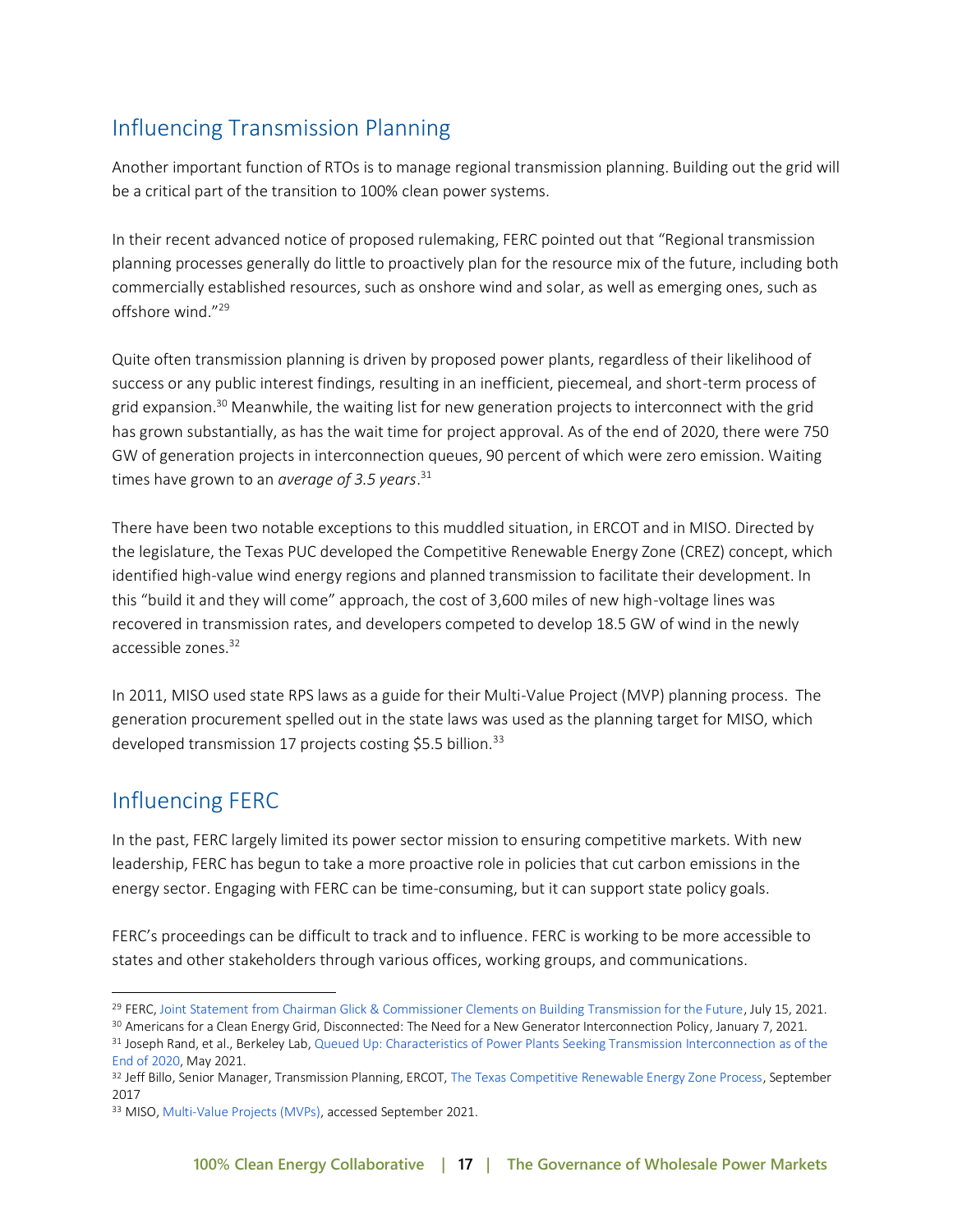The State, International and Public Affairs Division (SIPAD) of the Office of External Affairs (OEA) serves as the primary contact point with state, local, and international governments.<sup>34</sup> SIPAD's duties include "informing, advising and educating state officials on the Commission's programs and activities." SIPAD serves as a concierge for state officials, directing them to the appropriate office within FERC.

An Office of Public Participation (OPP) has recently been created to make FERC processes more accessible to members of the public.<sup>35</sup> This will include providing education and outreach to stakeholders and making recommendations about intervenor funding. The Commission hired the office director in October 2021 and plans to reach full operating status by late 2023.

FERC can also create ad hoc vehicles for collaboration with states. FERC recently created a joint federalstate task force with the National Association of Regulatory Utility Commissioners (NARUC) to discuss transmission planning and cost allocation.<sup>36</sup>

The state agencies most likely to participate in FERC proceedings are utility commissions and attorneys general. PUCs may have an attorney tasked with FERC issues, or they may contract with law firms that specialize in FERC proceedings. In some states, only the attorney general is allowed by statute to participate in FERC dockets, while other agencies can provide comments. Still, state agencies may find it hard or expensive to commit resources to tackle federal issues, since they are primarily focused on their internal jurisdiction.

While many FERC proceedings are litigation, they also convene a steady stream of technical conferences, workshops, and public meetings.<sup>37</sup> These can be a good way to learn about current issues and policies. Tracking activity at FERC can also be done through the FERC Insight newsletter<sup>38</sup> and through publications like RTO Insider, Utility Dive, and E&E's Energywire. SIPAD also maintains an email list of state officials and associations to distribute additional information.

## <span id="page-17-0"></span>**States not in RTO regions**

Not all states have utilities that participate in RTOs. Especially in the West and Southeast, this creates a very different dynamic for regional power planning and transactions.

As described previously, RTOs offer many benefits such as providing least cost energy, improving reliability, and potentially lowering emissions. Their benefits are likely to increase as future power markets seek to tap the highest quality wind and solar resources. Yet so far, the regions have prioritized local control of resources by utilities and states.

<sup>34</sup> FER[C Office of External Affairs](https://www.ferc.gov/office-external-affairs-oea) (OEA). The current acting director is Keith Masill, who considers himself the "one stop shop" for state officials. He can be reached a[t Keith.Masill@ferc.gov](mailto:Keith.masill@ferc.gov) o[r FERCstaterelations@ferc.gov.](mailto:fercstaterelations@ferc.gov)

<sup>35</sup> FER[C Office of Public Participation.](https://www.ferc.gov/OPP)

<sup>36</sup> FERC press release: [FERC, NARUC to Establish Joint Federal-State Task Force on Electric Transmission,](https://www.ferc.gov/news-events/news/ferc-naruc-establish-joint-federal-state-task-force-electric-transmission) June 17, 2021.

<sup>37</sup> See for example FERC's [Technical Conference Schedule.](https://www.ferc.gov/technical-conference-schedule-2021)

<sup>38</sup> Sign up a[t https://www.ferc.gov/ferc-insight-newsletter.](https://www.ferc.gov/ferc-insight-newsletter)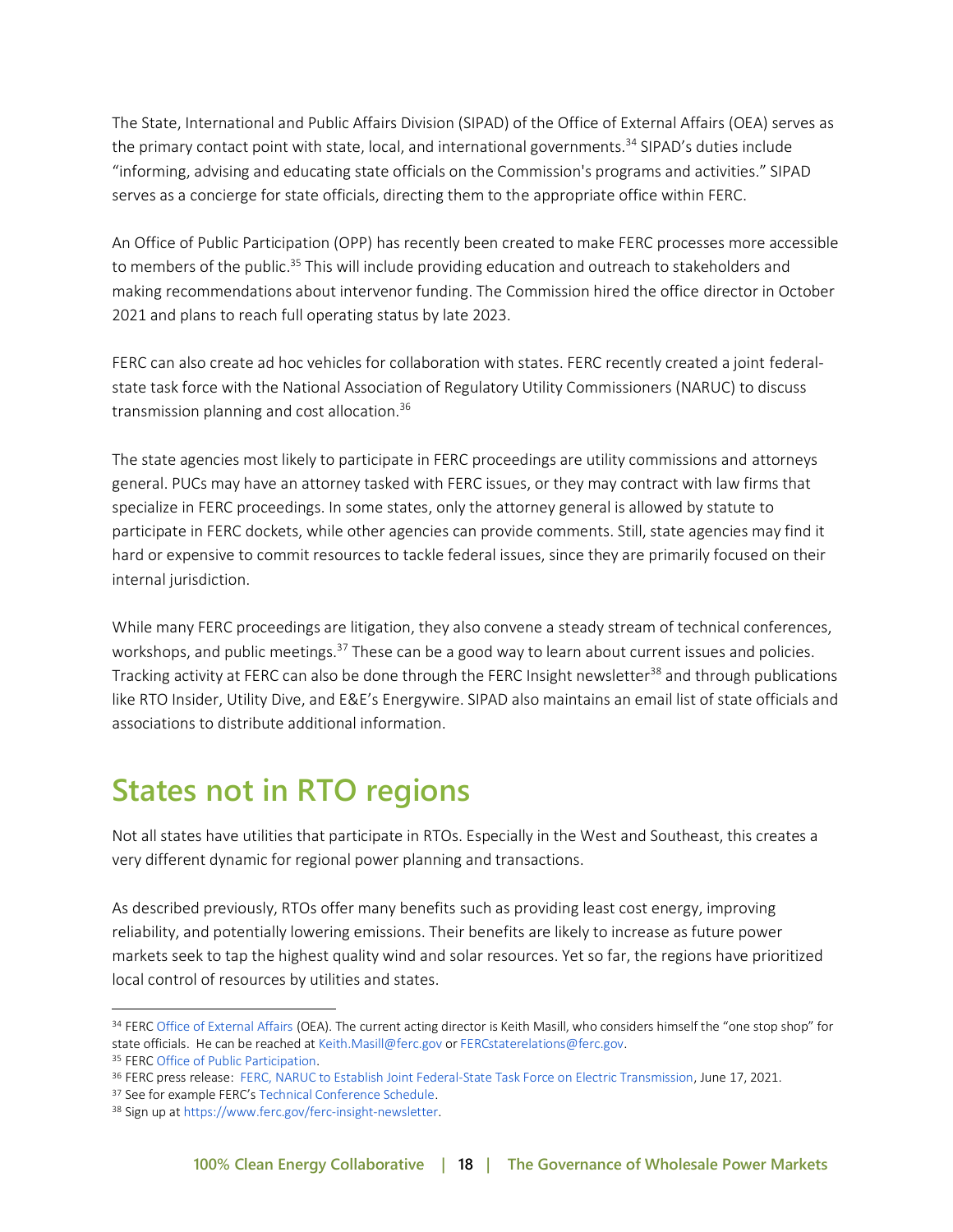Western and Southeastern states are seeing growing interest in regionalization. Both are developing or expanding markets to provide short-term balancing. The CAISO has offered its Energy Imbalance Market (EIM) since 2014, with 15 current members across the West and six more pending.<sup>39</sup> More recently, SPP has signed up nine utilities for its Western Energy Imbalance Service market (WEIS).<sup>40</sup>

Twelve Western utilities have created the Western Markets Exploratory Group (WMEG) to look at "a staged approach to new market services, including day-ahead energy sales, transmission system expansion, and other power supply and grid solutions consistent with existing state regulations."<sup>41</sup> Fifteen utilities in the Southeast are proposing the creation of the Southeast Energy Exchange Market (SEEM) which would be a "platform for intra-hour energy exchanges."<sup>42</sup>

In the West, the Nevada<sup>43</sup> and Colorado<sup>44</sup> legislatures have passed legislation directing utilities to join RTOs no later than 2030, while Oregon<sup>45</sup> legislation requires a study. Likewise, South Carolina<sup>46</sup> created a market reform study committee, North Carolina<sup>47</sup> is considering legislation, and the Mississippi<sup>48</sup> Public Service Commission opened a docket to study having their largest utility join MISO.

For three years the California legislature had debated opening the CAISO to regional participation to launch a Western RTO (AB813). While the bill engendered extensive debate, it ultimately died in 2018.<sup>49</sup>

Utilities that span multiple non-RTO states tend to create state-specific subsidiaries to align with state regulation. The Southern Company, for example, is a holding company with 18 subsidiaries in six southern states.

States in these regions have developed other platforms for discussion and collaboration, though they are not as formal or active as regional state committees in RTOs. The West has more interaction, such as through the [Western Interstate Energy Board](https://www.westernenergyboard.org/) (WIEB), composed of public utility commissions, energy facility siting agencies, and consumer advocates from each state. The National Association of Regulatory Utility Commissioners (NARUC) convenes the Western Conference of Public Service Commissioners (WCPSC). WIEB and the WCPSC jointly convene the Committee on Regional Electric Power Cooperation (CREPC), which was the incubator for the western EIM. Also, the 20 utility members of the Northwest

<sup>39</sup> [Western Energy Imbalance Market,](https://www.westerneim.com/Pages/About/default.aspx) accessed September 2021.

<sup>40</sup> Southwest Power Pool[, Western Energy Imbalance Service,](https://spp.org/weis) accessed September 2021.

<sup>41</sup> Press release[: Several Western Power Providers Announce Plans to Explore Market Options](https://www.businesswire.com/news/home/20211005005324/en/Several-Western-Power-Providers-Announce-Plans-to-Explore-Market-Options) , October 5, 2021.

<sup>42</sup> [Southeast Energy Exchange Market,](https://southeastenergymarket.com/) accessed September 2021.

<sup>43</sup> Sen. Brooks et al.[, Nevada SB448,](https://www.leg.state.nv.us/App/NELIS/REL/81st2021/Bill/8201/Text) signed June 10, 2021.

<sup>44</sup> Senators Hansen and Coram, et al.[, Colorado SB 21-072,](https://leg.colorado.gov/bills/sb21-072) signed June 24, 2021.

<sup>45</sup> Sen. Taylor et al.[, Oregon Senate Bill 589,](https://olis.oregonlegislature.gov/liz/2021R1/Measures/Overview/SB589) signed May 21, 2021.

<sup>46</sup> Rep. Sandifer, et al.[, South Carolina A187, R186, H4940,](https://www.scstatehouse.gov/sess123_2019-2020/bills/4940.htm) signed September 29, 2020.

<sup>47</sup> Rep. Strikland[, North Carolina House Bill DRH40371-RIa-13.](https://www.ncleg.gov/Sessions/2021/Bills/House/PDF/H611v0.pdf) 

<sup>48</sup> Mississippi Public Service Commission[, Docket 21-AD-52,](https://www.psc.state.ms.us/InSiteConnect/InSiteView.aspx?model=INSITE_CONNECT&queue=CTS_ARCHIVEQ&docid=658466) April 6, 2021.

<sup>49</sup> Bentham Paulos[, A Regional Power Market for the West: Risks and Benefits,](https://www.next10.org/publications/regional-grid) for Next10, July 17, 2018. Assembly Member Holden[, California AB813,](https://leginfo.legislature.ca.gov/faces/billNavClient.xhtml?bill_id=201720180AB813) February 15, 2017.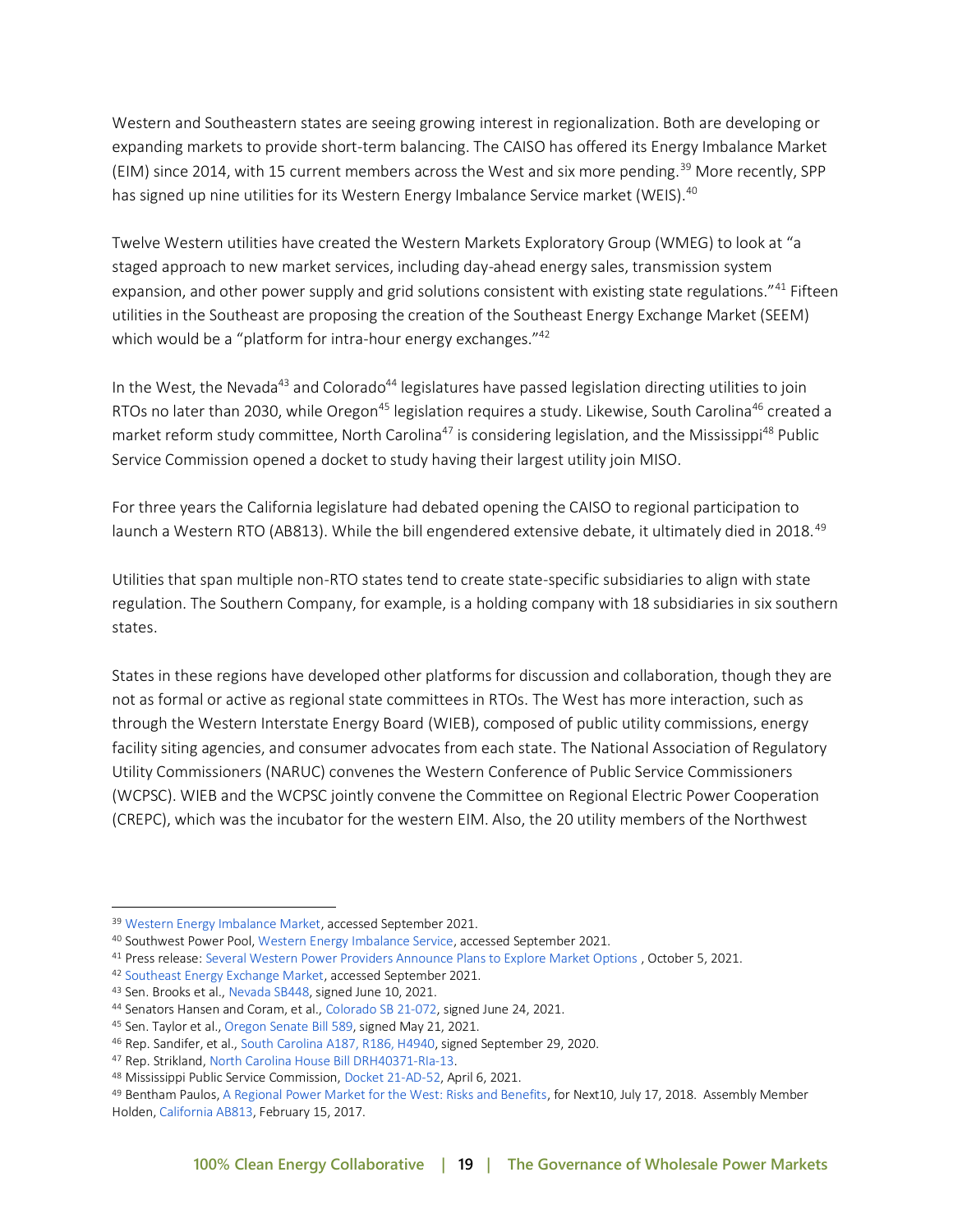Power Pool are developing a new multi-state resource adequacy program, with a goal of being fully functional by 2024.<sup>50</sup>

While CAISO has a board appointed by the California governor, its Energy Imbalance Market (EIM) has a [governing board](https://www.westerneim.com/Pages/Governance/default.aspx) with broader regional representation. The EIM board has powers delegated from the CAISO board for matters specific to the EIM, with members nominated by regional stakeholders. The EIM also has a Body of State Regulators, an educational forum for regulators from ten states to learn about the EIM and related ISO developments.

The Southeast lacks most of these bodies, but NARUC convenes the Southeastern Association of Regulatory Utility Commissioners (SEARUC), which holds an annual conference.<sup>51</sup>

Lastly, NERC has regional reliability coordinators that can be a forum for stakeholders, including the Western Electric Coordinating Council (WECC) and the Southeast Electric Reliability Corporation (SERC).<sup>52</sup> While WECC has a membership category specifically for representatives of state and provincial governments, and many participating state officials, SERC membership does not include any government entities, except government-owned utilities.

# <span id="page-19-0"></span>**Conclusion**

Participating in the governance of regional wholesale power markets is not a casual pursuit, but necessary to achieve 100% clean energy goals. Markets are exclusive clubs, dominated by corporations speaking the arcane engineering, financial, regulatory, and legal language to address the challenges facing the modern electricity system. As one industry observer has quipped, "even the acronyms have acronyms."

The move to deregulated power markets has created ongoing tension over how the public interest is represented. Competitive markets were designed to increase economic efficiency and lower costs, which are certainly in the public interest. But they do not inherently support the public interest goal of a 100% clean electricity system. Dozens of decisions, large and small, will determine whether the transition to a zero-carbon power supply will succeed or fail.

States need to engage in these day-to-day battles and coordinated action among states can increase the likelihood of success. The states could also try to change the rules through Congressional action, although incumbent interests pose a substantial barrier to change. The reforms proposed by Professor Welton (see page 12), for example, would likely require legislation.

Although it takes a serious commitment, understanding and participating in the governance of the markets is necessary to make the transition to a clean energy future.

<sup>50</sup> Northwest Power Pool[, Western Resource Adequacy Program.](https://www.nwpp.org/about/workgroups/12)

<sup>51</sup> [Southeastern Association of Regulatory Utility Commissioners \(SEARUC\).](http://searuc.org/)

<sup>52</sup> See Western Electric Coordinating Council [\(WECC\)](https://www.wecc.org/Pages/AboutWECC.aspx) and Southeast Electric Reliability Corporation [\(SERC\)](https://www.serc1.org/).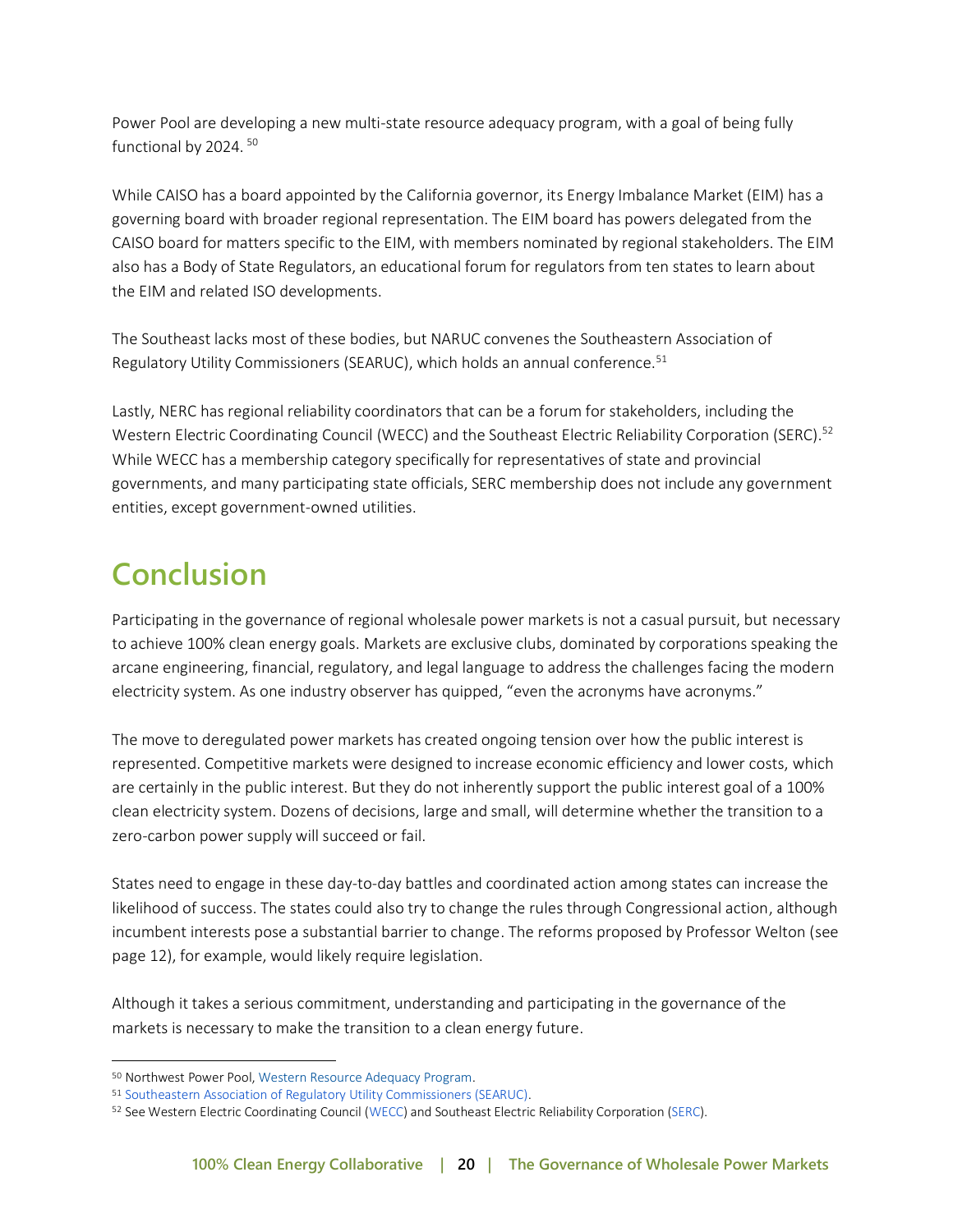#### <span id="page-20-0"></span>What You Can Do

If you are a state official concerned about wholesale market progress as it affects climate and energy progress, and are not already involved in wholesale markets, here are some steps you can take to keep abreast of and influence market governance.

- Subscribe to FERC and RTO newsletters and trade publications like *RTO Insider*. Follow RTOs, FERC, and commissioners on social media. Browse the FERC website for statements by FERC commissioners explaining new proceedings and votes on completed cases.
- Participate in FERC technical conferences and workshops, which are often held online.
- If FERC issues come up, work with your PUC counsel or AG office to ensure that state clean energy policy is represented.
- If FERC and RTO issues seem too technical or time-consuming, put an expert either on staff or on contract to track and explain why they are important for your state.
- Ask the National Governors Association staff (or regional governors association) to organize meetings to dig into topics of national or regional importance, with guest speakers able to provide perspective.
- If you are in a state with a regional state committee, learn about that committee's current priorities and make sure they are addressing issues relevant to your state's 100% clean power goal. Make sure your representative on the RSC is promoting your clean policies.
- If your state is not part of an RSC, join other regional associations of governors or energy officials, or coordinate with your state's representative to those associations.
- If you have enough patience and available time, join an RTO as a non-voting member, and sit on the appropriate advisory committees – or collaborate with like-minded states and send a joint representative to the meetings.
- If you work for your state utility commission, NARUC ha[s many committees](https://www.naruc.org/committees/committees-overview/) that facilitate learning and collaboration among states.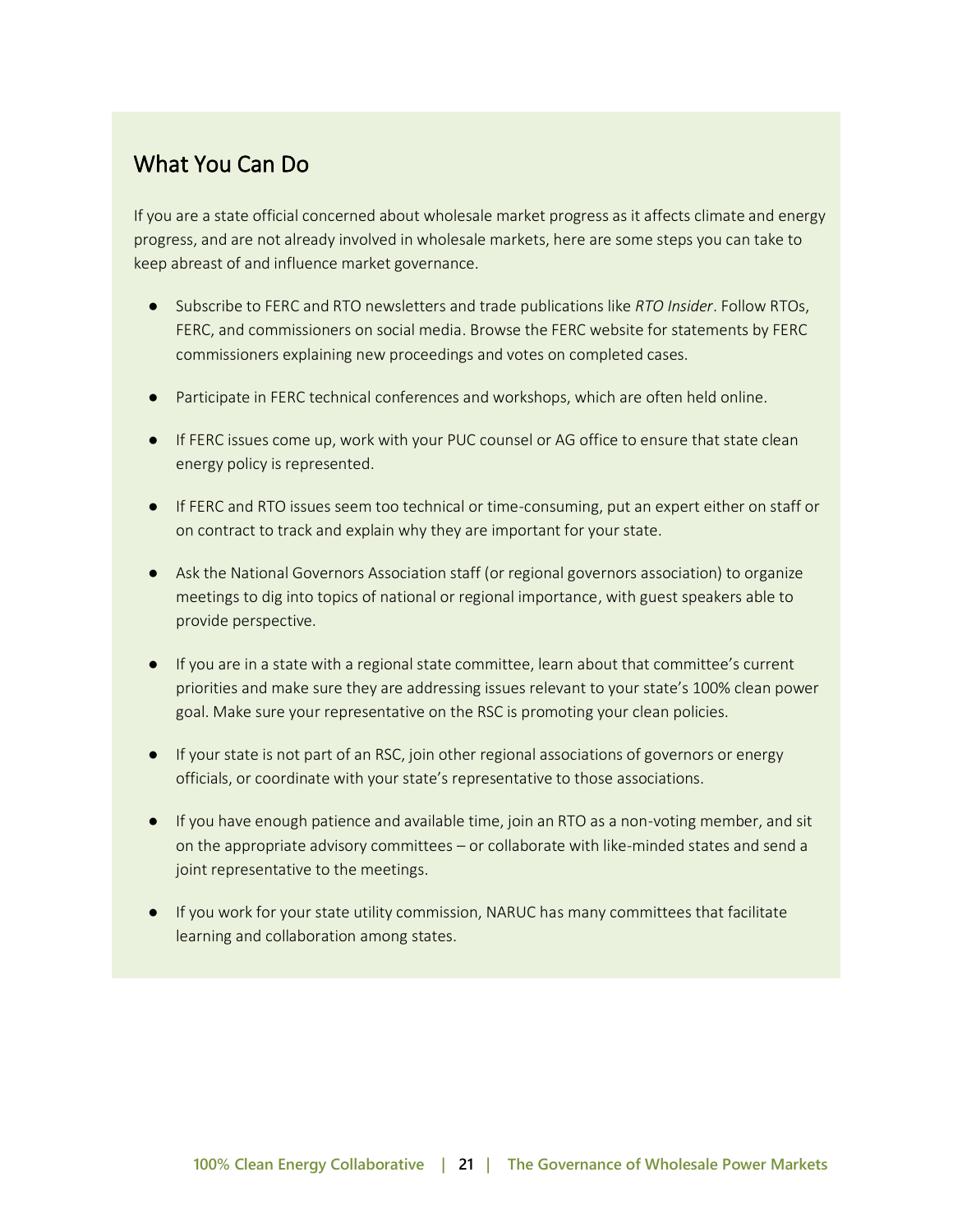# <span id="page-21-0"></span>**Further Reading**

Jennifer Chen and Gabrielle Murnan, Nicholas Institute for Environmental Policy Solutions, Duke University[, State Participation in Resource Adequacy Decisions in Multistate Regional Transmission](https://nicholasinstitute.duke.edu/sites/default/files/publications/print/state_participation_in_resource_adequacy_decisions_print.pdf)  [Organizations,](https://nicholasinstitute.duke.edu/sites/default/files/publications/print/state_participation_in_resource_adequacy_decisions_print.pdf) Policy Brief, March 2019.

Allison Clements, NRDC, [Making Sense of Potential Western ISO Governance Structures: The Role of the](https://www.nrdc.org/sites/default/files/potential-western-iso-governance-structures-ib.pdf)  [States,](https://www.nrdc.org/sites/default/files/potential-western-iso-governance-structures-ib.pdf) June 2016.

Travis Kavulla,R Street, Problems in [Electricity Market Governance: An Assessment,](https://www.rstreet.org/wp-content/uploads/2019/08/FINAL-RSTREET180.pdf) R Street Policy Study No. 180, August 2019

Ann McCabe, David A. Svanda, and Betty Ann Kane, [Making Markets Work For PJM States: State](https://opsi.us/wp-content/uploads/2019/10/Making-Markets-Work-for-PJM-States-10-14-19-1.pdf)  [Engagement Possibilities with PJM,](https://opsi.us/wp-content/uploads/2019/10/Making-Markets-Work-for-PJM-States-10-14-19-1.pdf) October 2019.

Christopher A. Parent, Katherine S. Fisher, William R. Cotton, and Cali C. Clark, Exeter Associates, [Governance Structure and Practices in the FERC-Jurisdictional ISOs/RTOs,](https://yq5v214uei4489eww27gbgsu-wpengine.netdna-ssl.com/wp-content/uploads/2021/02/ISO-RTOGovernanceStructureandPractices_19Feb2021.pdf) prepared for NESCOE, February 2021

Sustainable FERC Project[, RTO Backgrounders,](https://sustainableferc.org/rto-backgrounders-2/) accessed August 2021.

Shelley Welton, Assistant Professor, University of South Carolina School of Law, [Rethinking Grid](https://www.californialawreview.org/print/rethinking-grid-governance/)  [Governance for the Climate Change Era,](https://www.californialawreview.org/print/rethinking-grid-governance/) *California Law Review*, Volume 109: No. 1, February 2021.